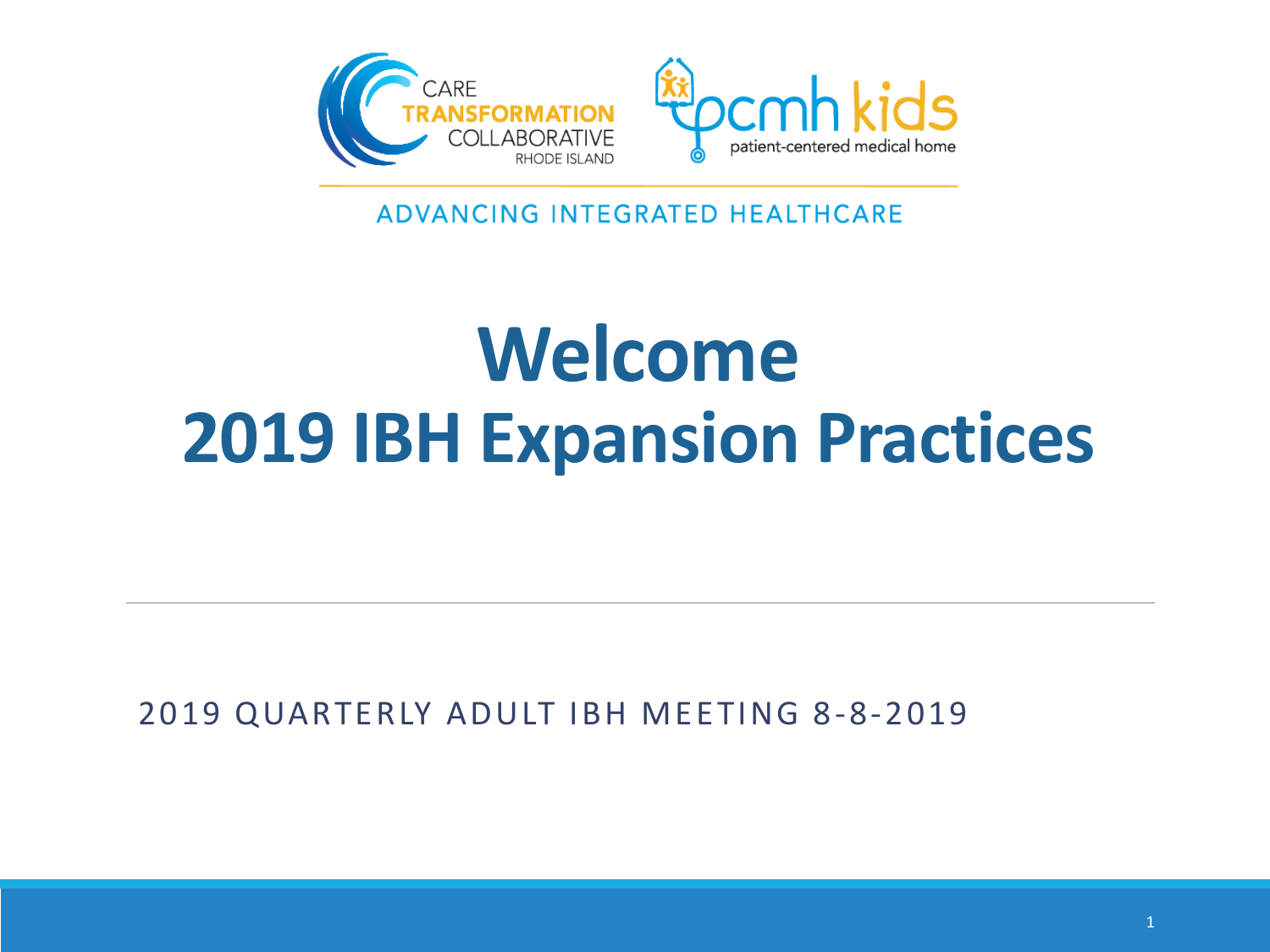# **Agenda**

| <b>Topic</b><br><b>Presenter(s)</b>                                                                            | <b>Duration</b>                            |
|----------------------------------------------------------------------------------------------------------------|--------------------------------------------|
| Introductions & Review of Agenda<br><b>Susanne Campbell</b>                                                    | 5 minutes                                  |
| Practices Report Out: PDSA Plans for Improving Screening Results<br>Discussion on BH Compacts and Hiring Plans | 50 minutes                                 |
| Review of EHR requirements<br>Dr Nelly Burdette                                                                | 20 minutes<br>with 10-minute<br>discussion |
| <b>Next Steps</b><br><b>Susanne Campbell</b>                                                                   | 5 minutes                                  |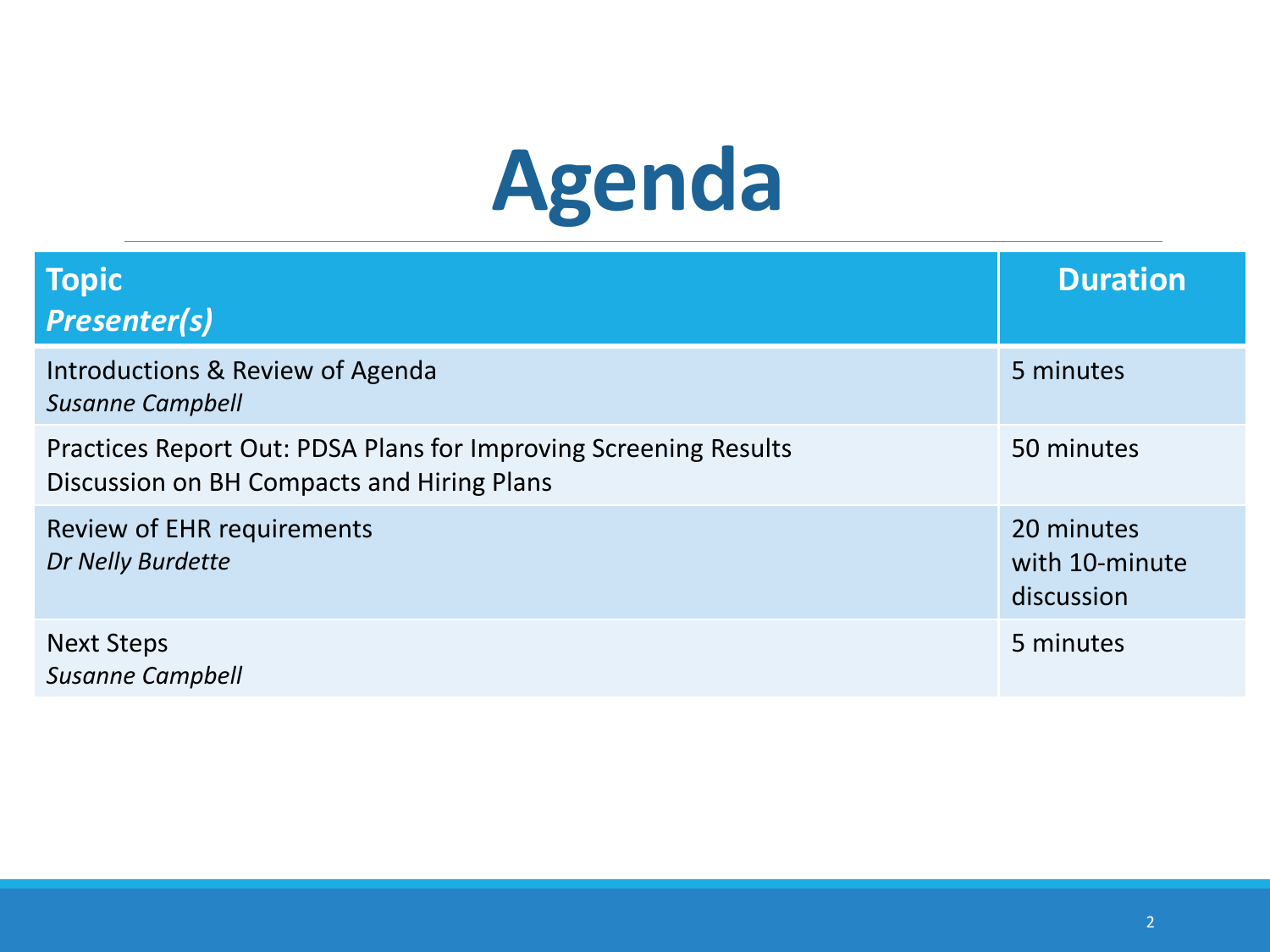#### **Practice Report Out: IBH Baseline Screening Results**



|                                                |                   |                | <b>Substance Use</b> |
|------------------------------------------------|-------------------|----------------|----------------------|
| <b>Practice Name</b>                           | <b>Depression</b> | <b>Anxiety</b> | <b>Disorder</b>      |
| <b>Screening Incentive Thresholds</b>          | 85%               | 60%            | 60%                  |
| <b>Blackstone Valley Community Health Care</b> | 94.9%             | 1.5%           | 6.6%                 |
| <b>Brown Medicine - Warwick Primary Care</b>   | 93.7%             | 85.2%          | 84.8%                |
| <b>Coastal Edgewood</b>                        | 85.4%             | 1.0%           | 0.0%                 |
| <b>PCHC Central</b>                            | 96.4%             | 96.1%          | 95.7%                |
| <b>PCHC Crossroads</b>                         | 97.6%             | 16.9%          | 3.4%                 |
| <b>PCHC Randall Square</b>                     | 93.1%             | 93.6%          | 92.5%                |
| <b>Prospect Charter Care Physicians</b>        | 84.0%             | 7.5%           | 0.1%                 |
| <b>Tri County - North Providence</b>           | 88.8%             | 88.9%          | 85.5%                |
| <b>Women's Medicine Collaborative</b>          | 92.4%             | 96.7%          | 96.9%                |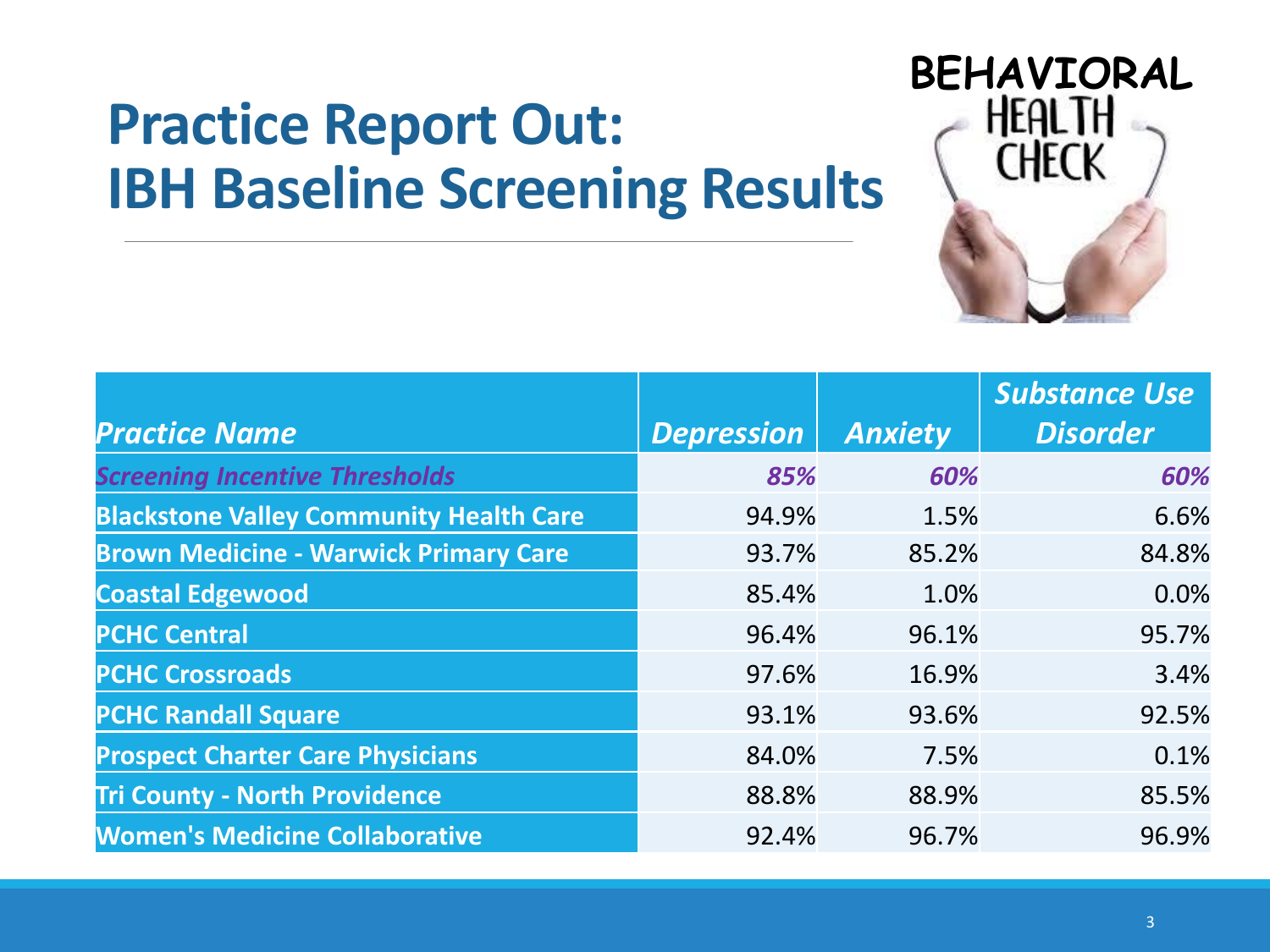### **Blackstone Valley Community Health Care PDSA Plan for Improving Screening Rates**

#### **Aim:**

| Describe your first (or next) test of change:               | <b>Person responsible</b> | When to be<br>done         | Where to be<br>done              |
|-------------------------------------------------------------|---------------------------|----------------------------|----------------------------------|
| Increase substance abuse screening using the<br><b>DAST</b> | <b>Medical Assistant</b>  | Every patient<br>As needed | Green,<br>Orange, and<br>Red pod |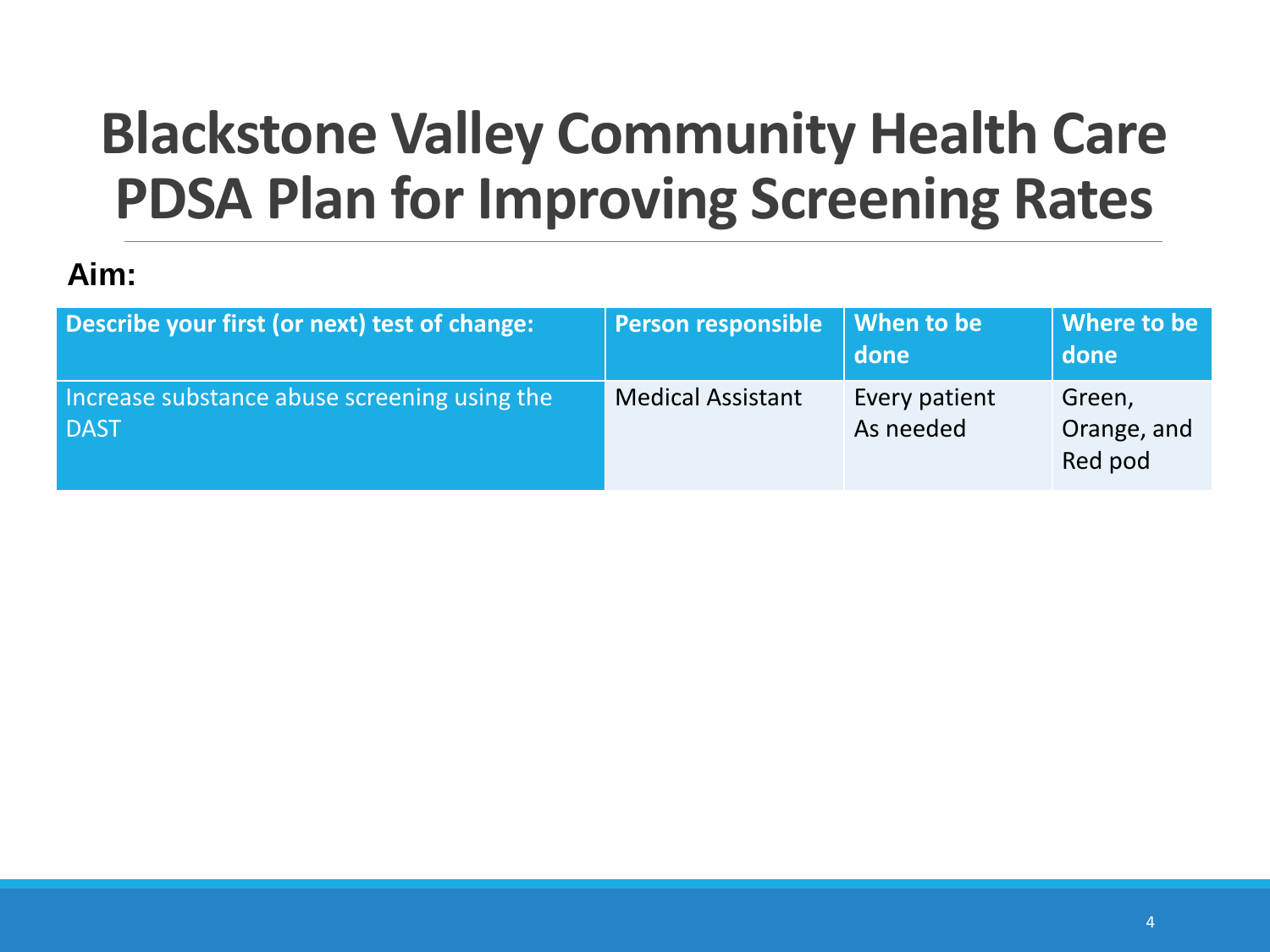### **Blackstone Valley Community Health Care PDSA Plan for Improving Screening Rates**

| List the tasks needed to set up this test of change                                            | <b>Person</b><br>responsible                               | When to be<br>done                              | Where to be<br>done              |
|------------------------------------------------------------------------------------------------|------------------------------------------------------------|-------------------------------------------------|----------------------------------|
| -Educate Mas about DAST<br>-Start screening using nurse visits<br>-Develop incentive for staff | <b>IBH Champion</b><br>Pod RN/NCM<br><b>Dept Directors</b> | During huddle<br>and staff<br>meetings          | Green,<br>Orange, and<br>Red pod |
|                                                                                                |                                                            | RN/NCM<br>encounters                            |                                  |
| Predict what will happen when the test is carried<br>out                                       | <b>Measures to determine if prediction succeeds</b>        |                                                 |                                  |
| <b>Increase in DAST utilization rates</b>                                                      | patient                                                    | BVCHC data report on screening rates per unique |                                  |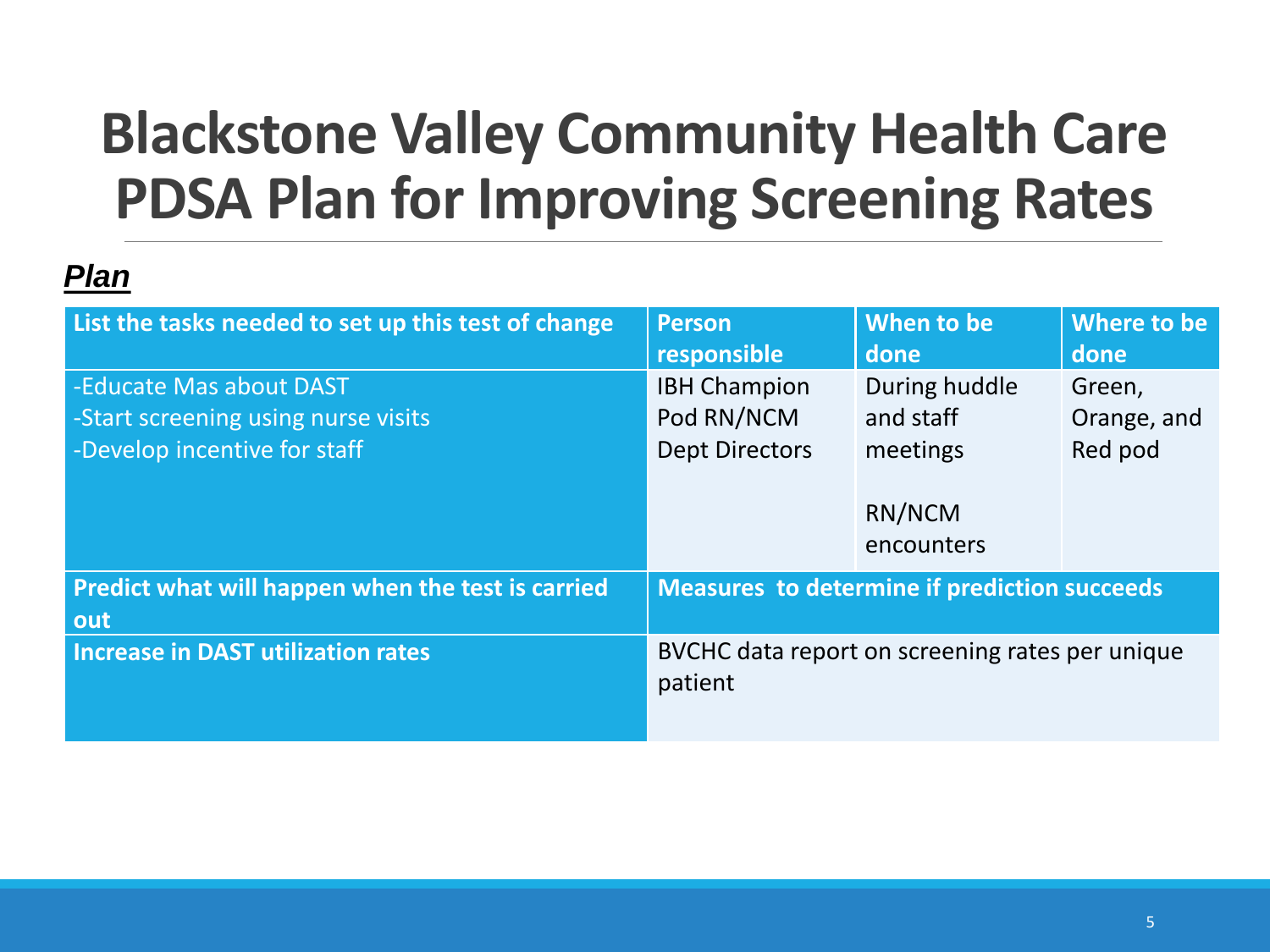### **Brown Medicine PDSA Plan for Improving Screening Rates**

#### **Aim:**

| Describe your first (or next) test of change:                                                                                                                                                                                           | <b>Person responsible</b>                                                       | When to be<br>done                                  | Where to be<br>done |
|-----------------------------------------------------------------------------------------------------------------------------------------------------------------------------------------------------------------------------------------|---------------------------------------------------------------------------------|-----------------------------------------------------|---------------------|
| The Brown Medicine Primary Care - Warwick<br>practice would like to increase the number of<br>warm handoffs, our IBH clinician is present at<br>the practice 2.5 days a week. Thus, we think a<br>reasonable goal would be 10 per week. | Care Team<br>(Medical Assistant.<br>Provider and<br>Shauna $-$<br>Psychologist) | When a patient<br>has a "positive"<br>screen result | In the exam<br>room |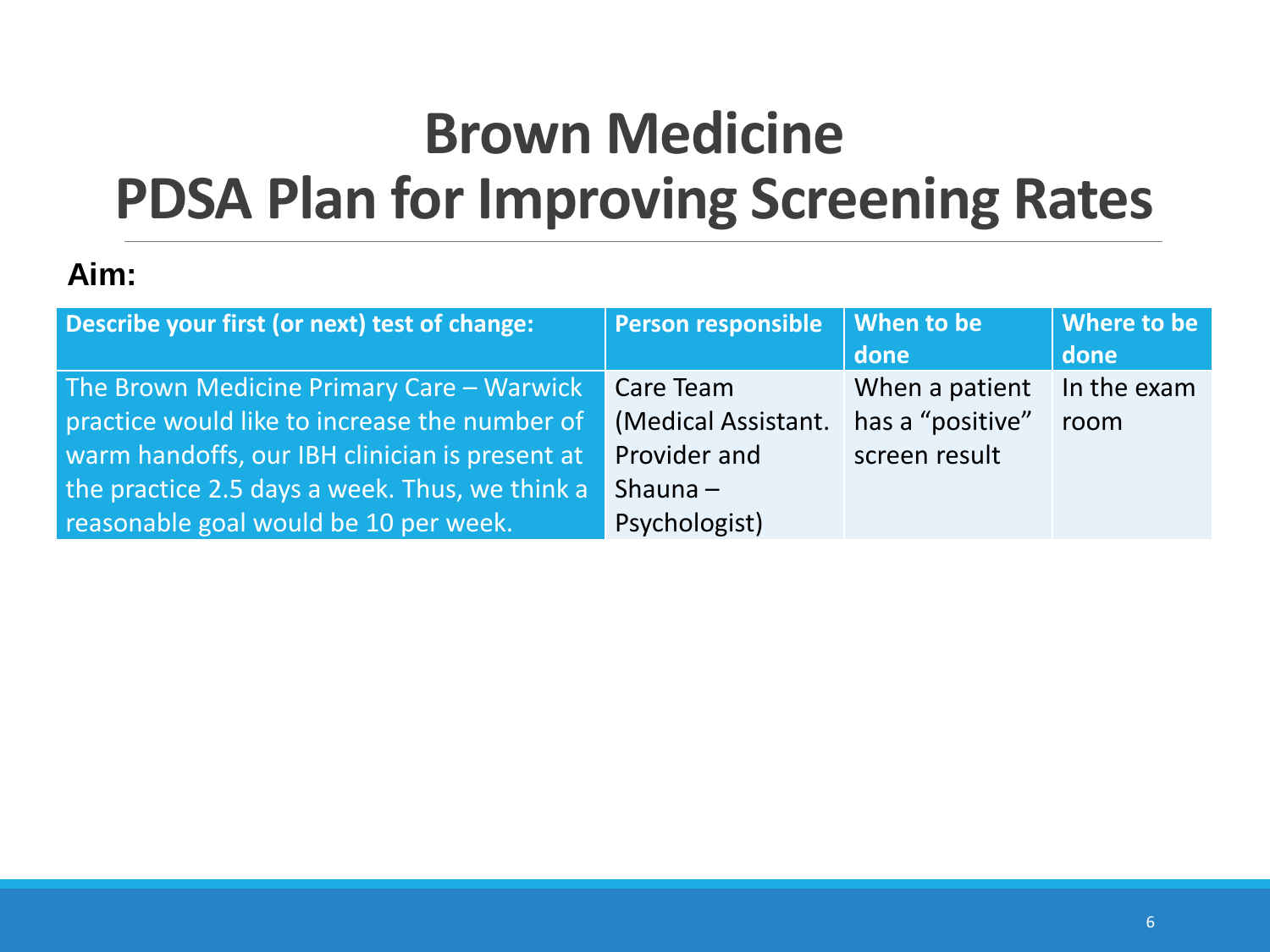### **Brown Medicine PDSA Plan for Improving Screening Rates**

| List the tasks needed to set up this test of change                                                                                                                                                                                                                                                                                                                                                                                                                                         | <b>Person</b>                                                    | When to be                                                                                                                          | Where to be                                                                          |
|---------------------------------------------------------------------------------------------------------------------------------------------------------------------------------------------------------------------------------------------------------------------------------------------------------------------------------------------------------------------------------------------------------------------------------------------------------------------------------------------|------------------------------------------------------------------|-------------------------------------------------------------------------------------------------------------------------------------|--------------------------------------------------------------------------------------|
|                                                                                                                                                                                                                                                                                                                                                                                                                                                                                             | responsible                                                      | done                                                                                                                                | done                                                                                 |
| The practice created a flyer advertising the<br>service and the flyer introduces the IBH model to<br>the patient<br>The workflow will be adjusted to incorporate<br>warm handoffs<br>Shauna will provide training to staff on how to<br>engage patients and introduce warm handoffs<br>The Medical Assistant will communicate with<br>Shauna via skype or in-person<br>Shauna's schedule will be adjusted to have<br>available time in between appointments to<br>account for warm handoffs | Medical<br>Assistants,<br>Shauna, and<br><b>Practice Manager</b> | This process was<br>piloted on 7/30,<br>the process will be<br>evaluated at the<br>end of every two<br>weeks to monitor<br>progress | PC- Warwick<br>practice<br><b>Staff Meeting</b><br>Bi-weekly<br>practice<br>meetings |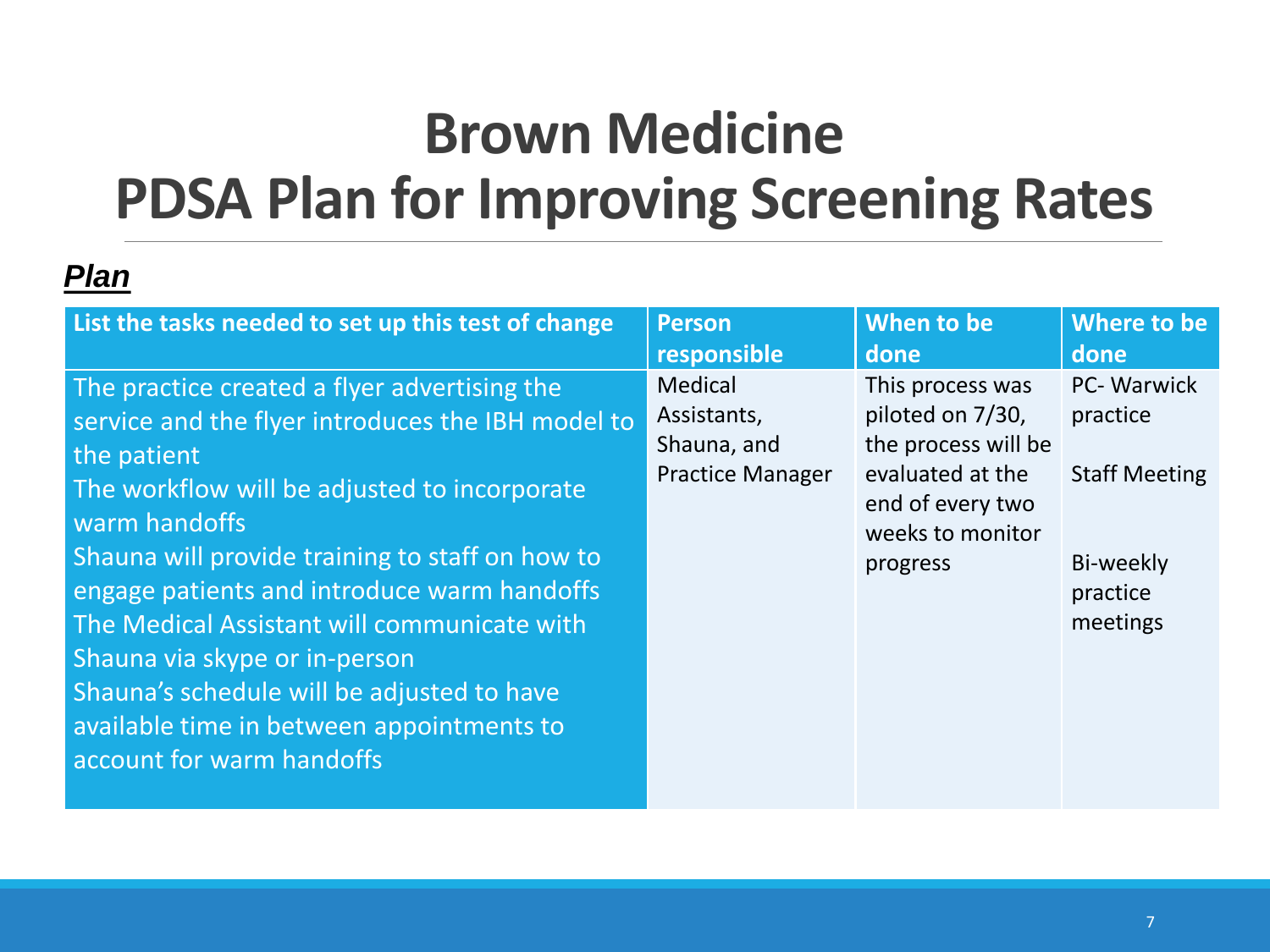### **Brown Medicine PDSA Plan for Improving Screening Rates**

| Predict what will happen when the test is carried | Measures to determine if prediction succeeds    |
|---------------------------------------------------|-------------------------------------------------|
| out                                               |                                                 |
| The number of warm handoffs will increase         | The warm handoffs are going into a telephone    |
| The staff will feel more comfortable with the     | encounter, titled "BH warm handoff". The        |
| process                                           | number of "BH warm handoff" telephone           |
|                                                   | encounters will be tracked on a bi-weekly basis |
|                                                   | via report.                                     |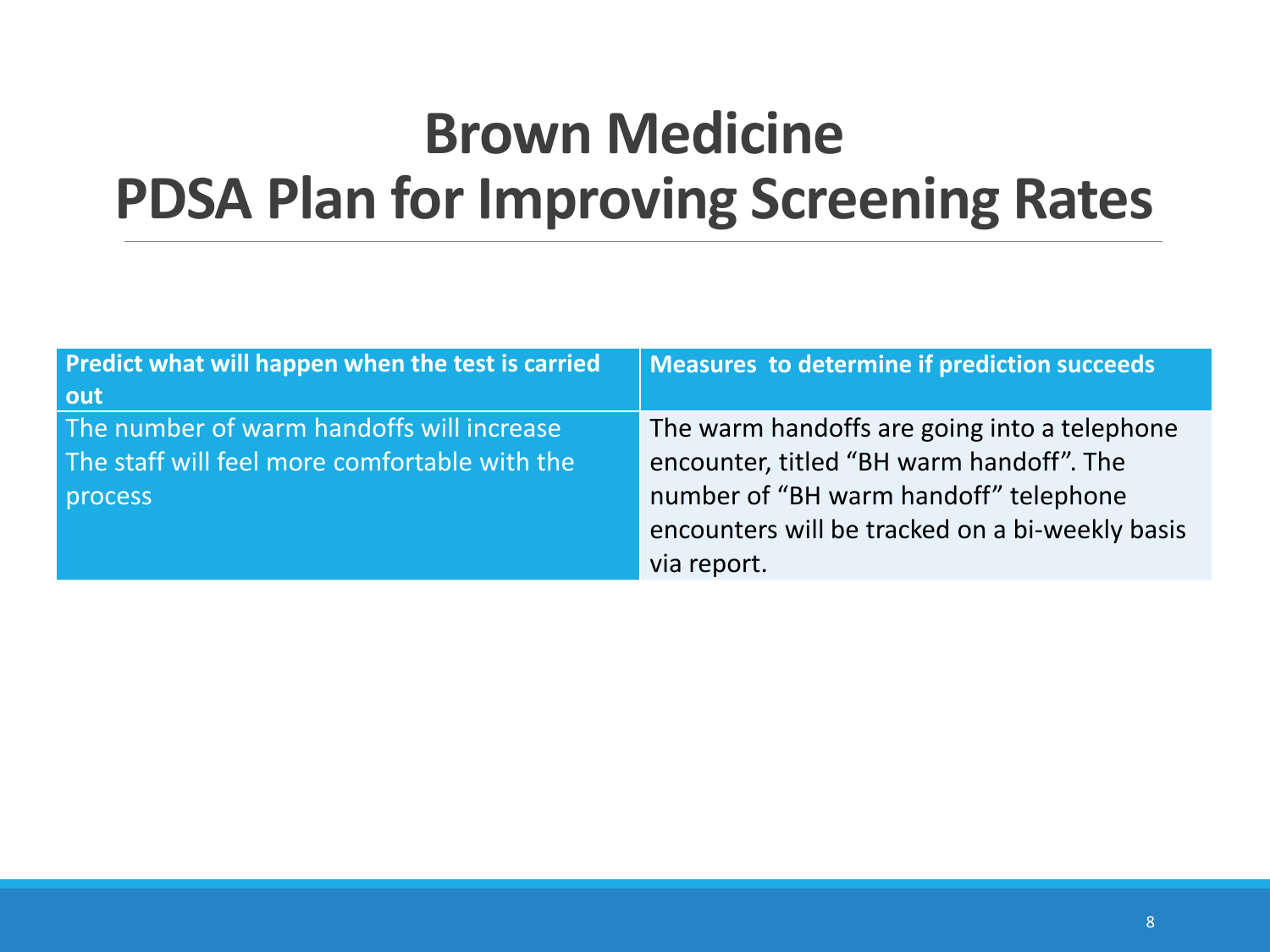### **PCHC – Central Health Center PDSA Plan for Improving Screening Rates**

#### **Aim:**

| Describe your first (or next) test of change: | Person responsible When to be |                 | Where to be   |
|-----------------------------------------------|-------------------------------|-----------------|---------------|
|                                               |                               | done            | done          |
| To increase the amount of Warm Hand Off 's    | <b>IBH</b> team:              | Within the next | Central       |
| to a goal of 20 per week, in the next three   | Stacy/Jamie                   | three months    | <b>Health</b> |
| months.                                       | <b>And all Central</b>        | (end date)      | Center        |
|                                               | providers' teams              | 11/5/19         |               |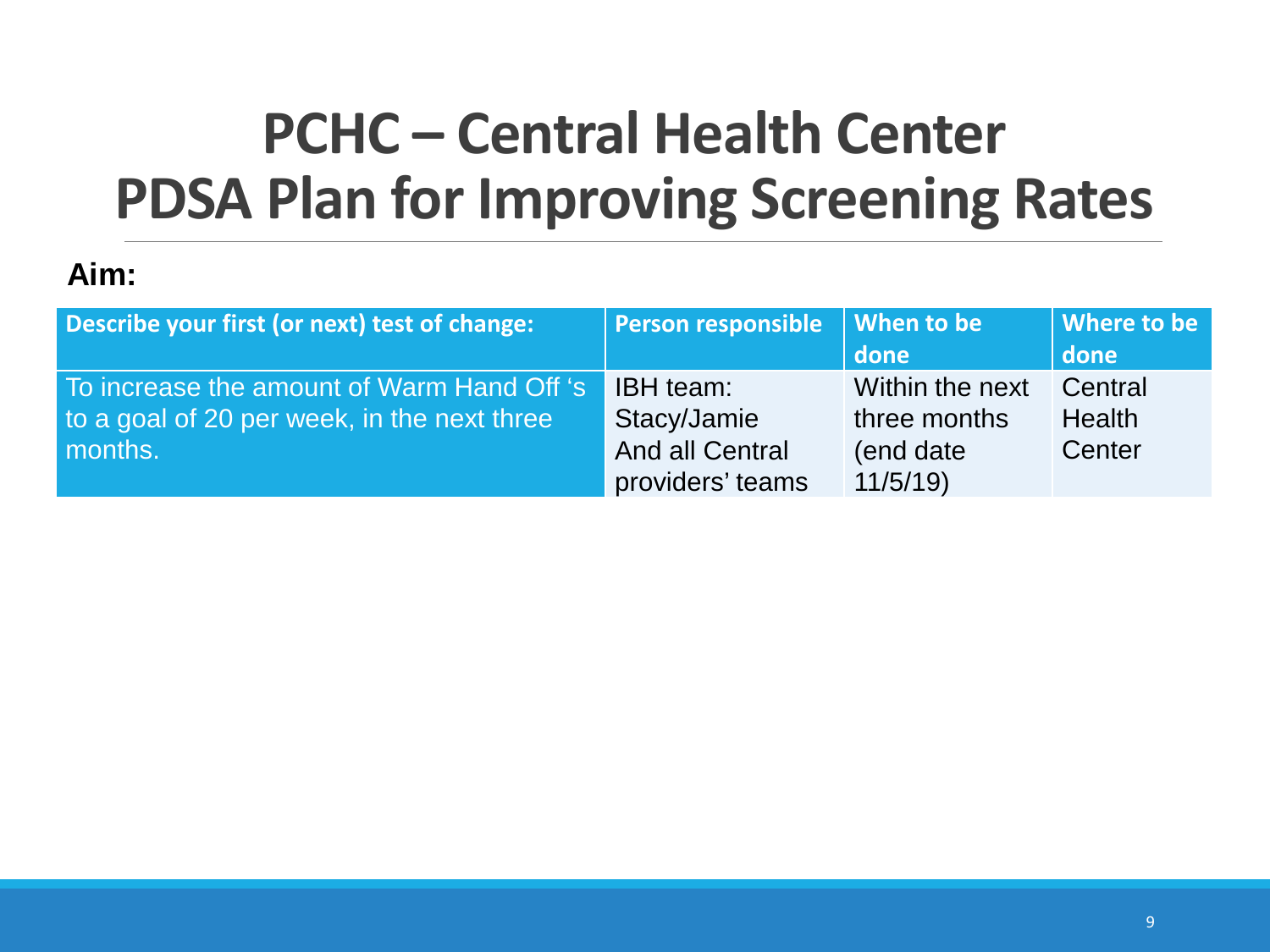### **PCHC – Central Health Center PDSA Plan for Improving Screening Rates**

|           | List the tasks needed to set up this test of change | <b>Person</b>            | When to be             | Where to be  |
|-----------|-----------------------------------------------------|--------------------------|------------------------|--------------|
|           |                                                     | responsible              | done                   | done         |
| $\bullet$ | Stacy Silva will present at all Central staff       | <b>Stacy Silva, LMHC</b> | 7/18/19                | Central      |
|           | meeting on $6/18/19$                                | Dr.                      |                        | Health       |
| $\bullet$ | Dr. Hewamudalige will assist in providing           | Hewamudalige             | Through-out            | Center       |
|           | support/education to Central Providers/teams        | Amanda                   | 3 <sub>mo</sub> period |              |
| $\bullet$ | Amanda Andrews, AHCD will email all Central         | Andrews, RN              |                        |              |
|           | Staff describing aim and plan and also follow up    |                          | 7/15/19                | Via e-mail   |
|           | at morning nursing meetings at least 1x per         |                          |                        |              |
|           | week.                                               |                          | Weekly for 3           | During daily |
| $\bullet$ | Jamie Ramirez will identify 3 pts daily who have    |                          | months                 | huddle with  |
|           | SDOH needs and attempt Warm Hand Off                |                          |                        | providers    |
| $\bullet$ | Stacy Silva will identify 3 pts daily who have      |                          |                        |              |
|           | Behavioral health need and will attempt Warm        |                          |                        |              |
|           | <b>Hand Off</b>                                     |                          |                        |              |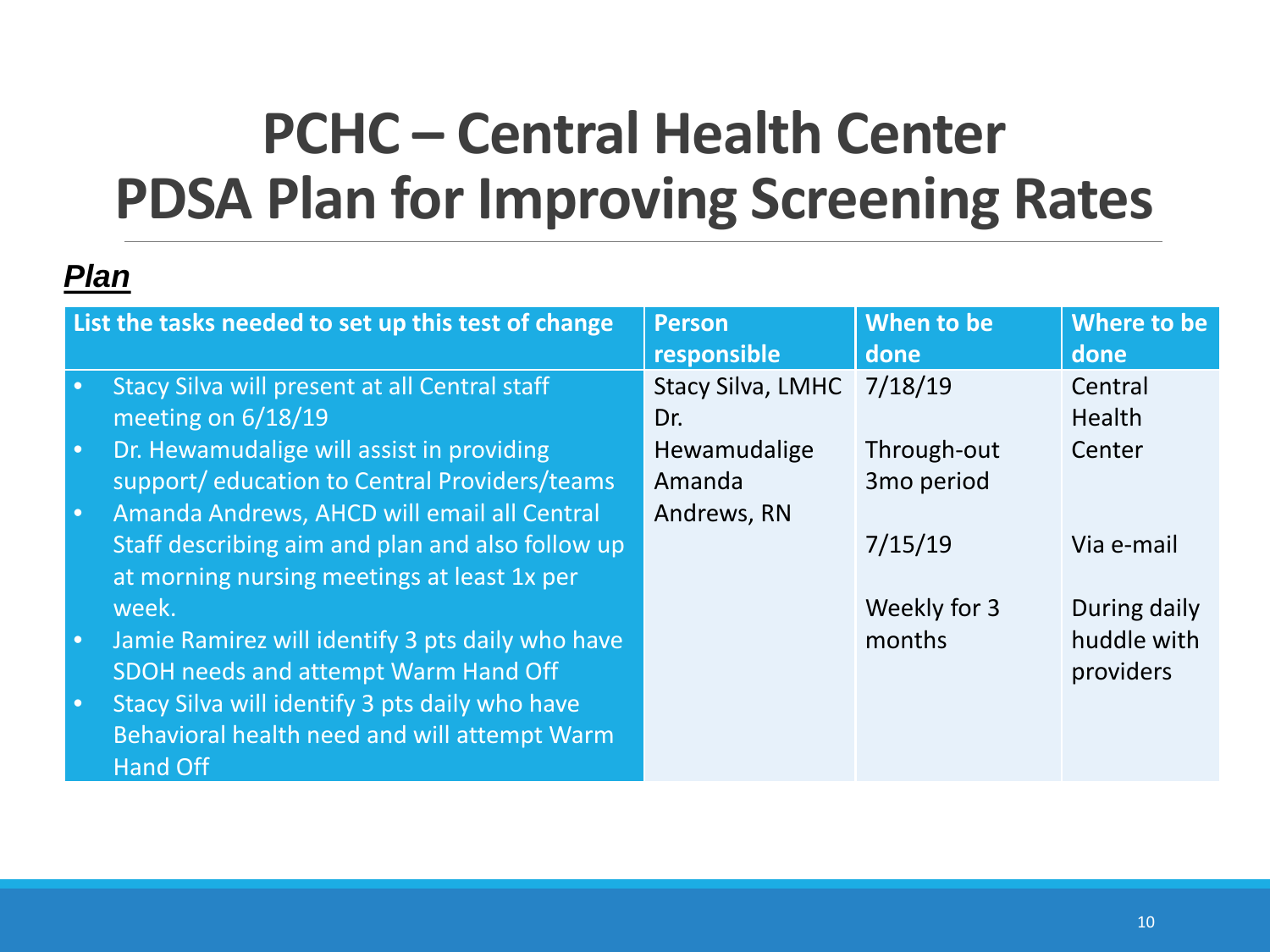#### **PCHC – Central Health Center PDSA Plan for Improving Screening Rates**

| Predict what will happen when the test is carried |                                                                                                                                                            | Measures to determine if prediction succeeds   |
|---------------------------------------------------|------------------------------------------------------------------------------------------------------------------------------------------------------------|------------------------------------------------|
| out                                               |                                                                                                                                                            |                                                |
| $\bullet$ .                                       | Increase in Warm Hand off number                                                                                                                           | Weekly report calculating warm hand off number |
| $\bullet$                                         | Increase in Warm Hand off number for various<br>population/groups (examples include: health<br>behavior change and Social Determinates of<br><b>Health</b> | provided by IBH director via email.            |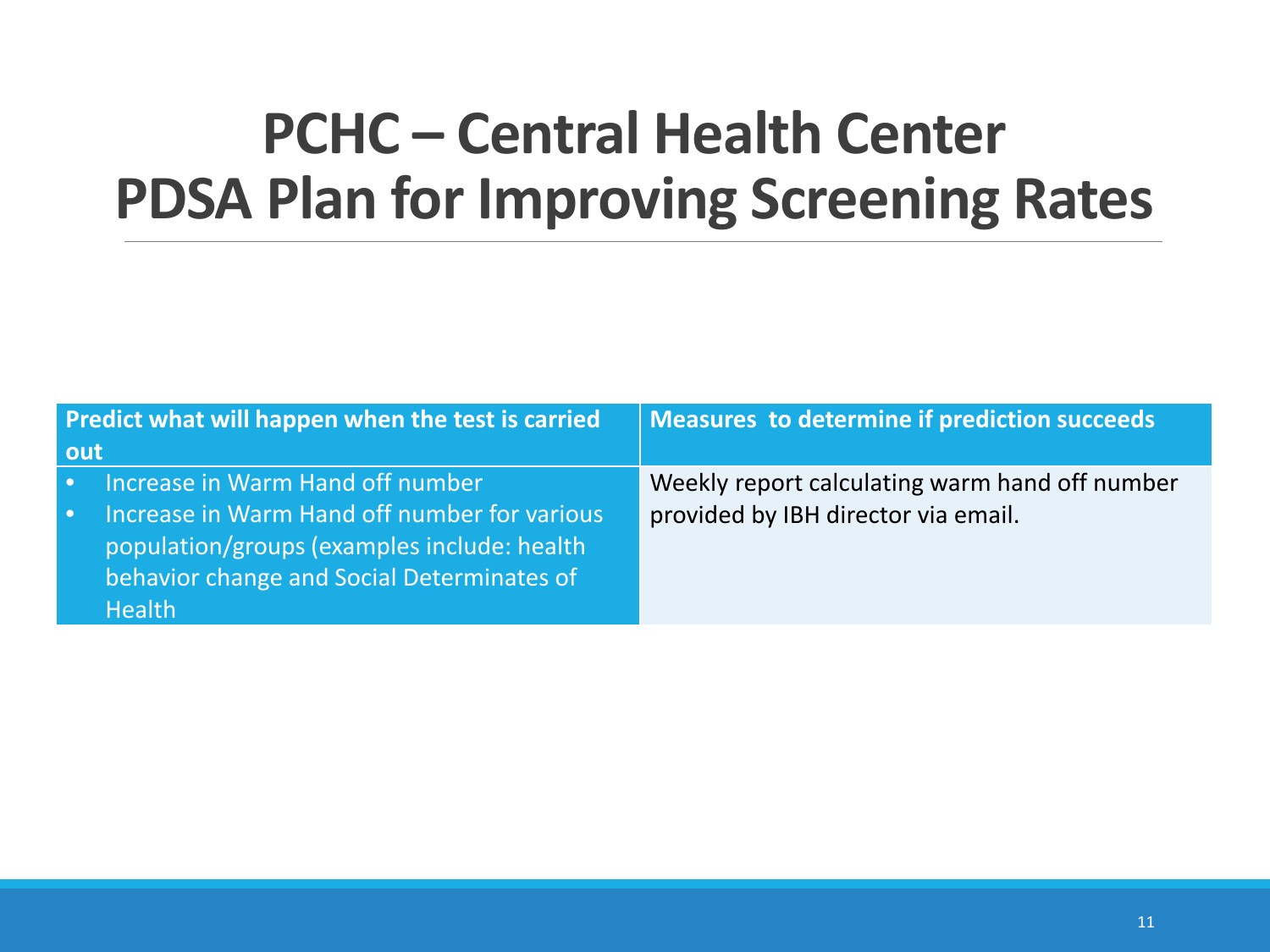### **PCHC – Crossroads PDSA Plan for Improving Screening Rates**

**Aim:** IBH and universal screens are new to clinic. IBH provider and BH advocate are typically present at desk in hallway outside of exam rooms when not in an appointment. This PDSA aims to increase warm handoffs for positive universal screens when IBH provider or BH advocate is not visible.

| Describe your first (or next) test of change:                                                                                                                                                                                                                                           | <b>Person responsible</b>   | When to be<br>done                   | Where to be<br>done    |
|-----------------------------------------------------------------------------------------------------------------------------------------------------------------------------------------------------------------------------------------------------------------------------------------|-----------------------------|--------------------------------------|------------------------|
| If IBH provider or BH advocate are not visible<br>in hallway staff will skype IBH provider or BH<br>advocate for every positive screen-PHQ of 10<br>or higher, GAD of 10 or higher or CAGE<br>greater than 0- to notify exam room # for<br>positive screen (ex. Exam room #2 + screens) | RN, NP or HCA               | With every<br>positive screen        | At the<br>clinic/Skype |
| When warm handoff is completed by IBH<br>provider or BH advocate- they will skype team<br>member back to notify of completion.                                                                                                                                                          | IBH provider/BH<br>Advocate | When warm<br>hand off is<br>complete | At the<br>clinic/skype |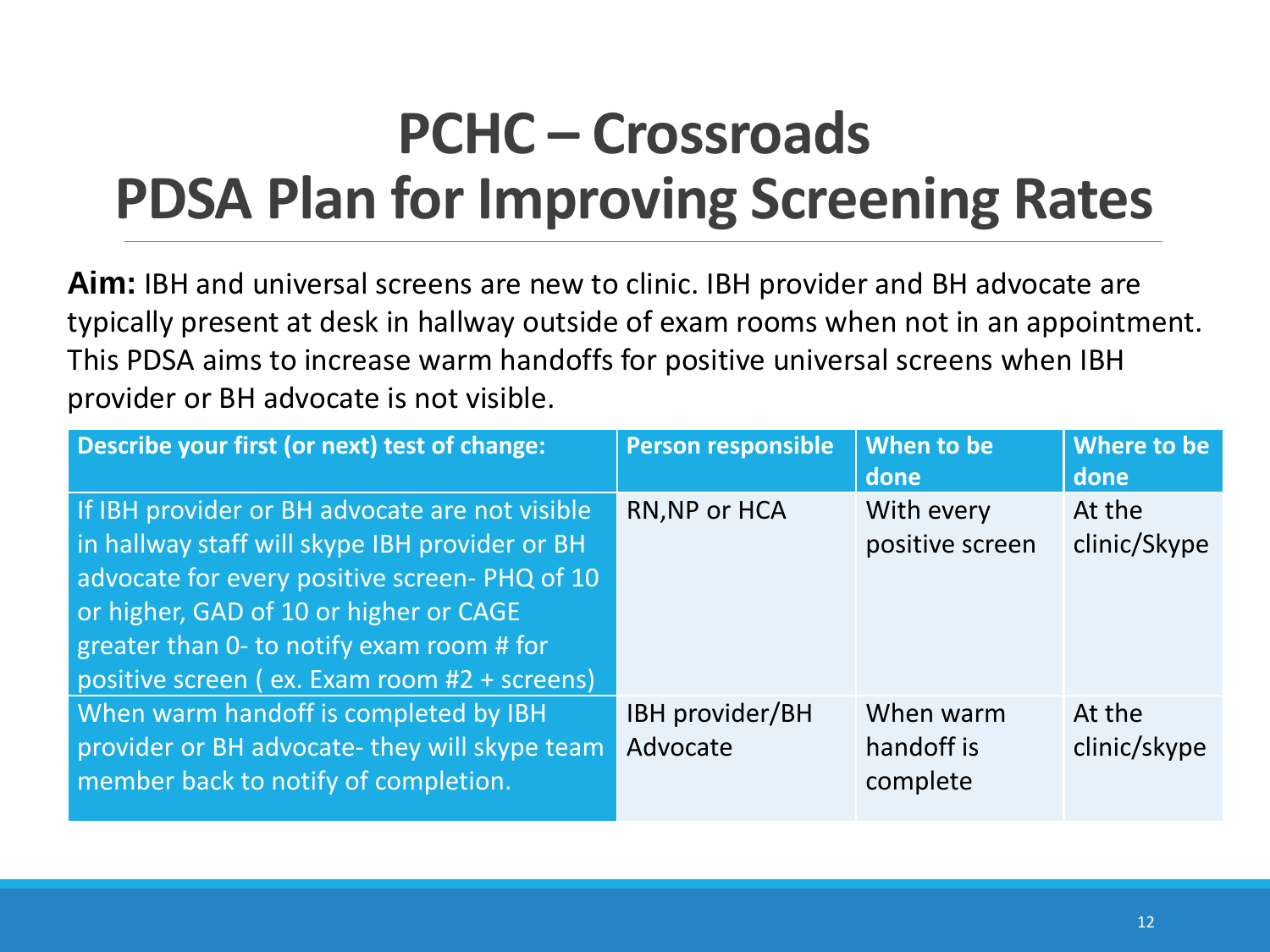### **PCHC – Crossroads PDSA Plan for Improving Screening Rates**

| List the tasks needed to set up this test of change                                                                                                                | <b>Person</b><br>responsible                                                                                                                                  | When to be<br>done | Where to be<br>done |
|--------------------------------------------------------------------------------------------------------------------------------------------------------------------|---------------------------------------------------------------------------------------------------------------------------------------------------------------|--------------------|---------------------|
| HCD will notify staff and create sign for covering<br>staff re: PDSA<br>IBH provider will notify BH advocate of plan<br>RN will notify covering RN and PCP of plan | Deb/HCD<br>IBH/Sarah<br>RN/Betina                                                                                                                             | By 08/31           | At the clinic       |
| Predict what will happen when the test is carried<br>out                                                                                                           | <b>Measures to determine if prediction succeeds</b>                                                                                                           |                    |                     |
| Increased warm handoffs for positive screens                                                                                                                       | Data measure of ratio of warm handoffs to<br>positive screens will be obtained.<br>BH advocate and IBH provider to track Skype<br>requests for warm handoffs. |                    |                     |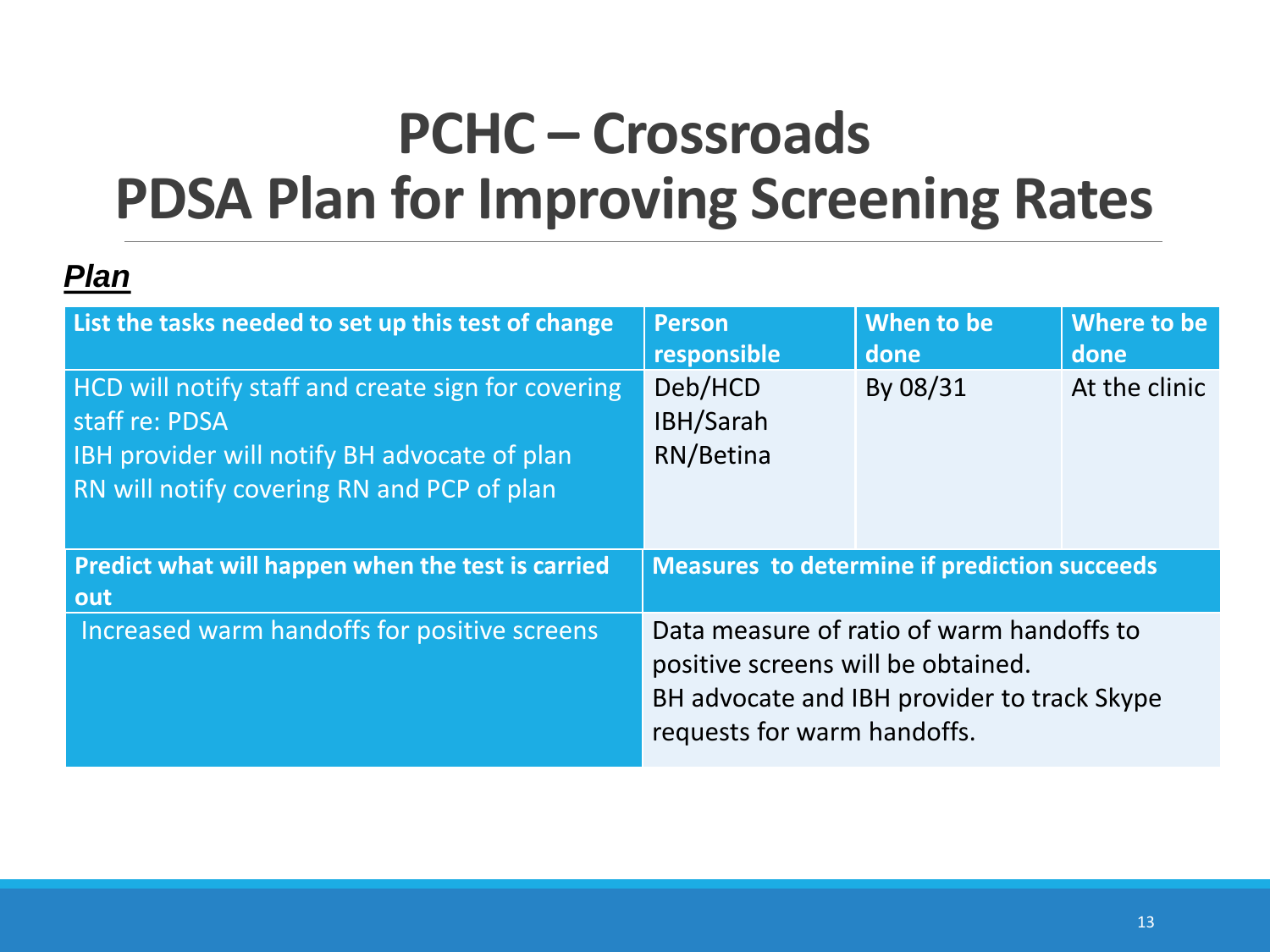### **PCHC – Randall Square PDSA Plan for Improving Screening Rates**

#### **Aim:**

| Describe your first (or next) test of change: | <b>Person</b> | <b>When to be done</b> | Where to     |
|-----------------------------------------------|---------------|------------------------|--------------|
|                                               | responsible   |                        | be done      |
| Improving WH in clinic with absence of        | BH provider/  | During admin time of   | Via Skype in |
| provider/advocate via use of Skype            | Advocate and  | Provider/Advocate      | clinic       |
|                                               | care team     |                        |              |
|                                               |               |                        |              |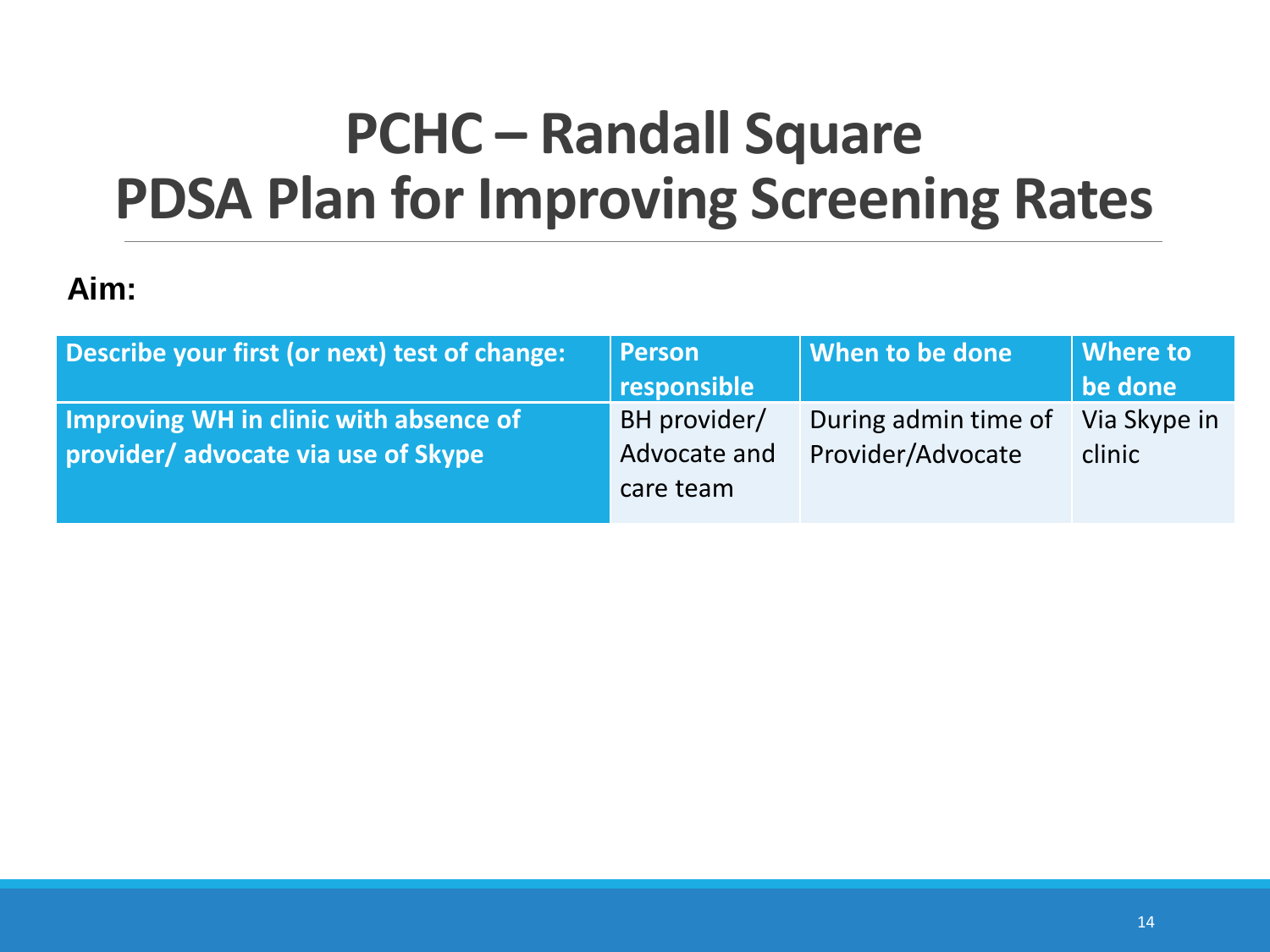### **PCHC – Randall Square PDSA Plan for Improving Screening Rates**

| List the tasks needed to set up this test of                                      | <b>Person</b>                                       | When to be                                          | <b>Where to</b>                                                               |
|-----------------------------------------------------------------------------------|-----------------------------------------------------|-----------------------------------------------------|-------------------------------------------------------------------------------|
| change                                                                            | responsible                                         | done                                                | be done                                                                       |
| Create schedule of usage and work flow for use<br>of Skype message for virtual WH | <b>IBH Provider</b>                                 | X 30 days from<br>8/9 monthly<br><b>CTC</b> meeting | In clinic<br>during<br>monthly<br><b>CTC</b><br>meeting<br>with care<br>team. |
| Predict what will happen when the test is<br>carried out                          | <b>Measures to determine if prediction succeeds</b> |                                                     |                                                                               |
| Increasing WH with absence of provider while                                      | Tracking number of WH on admin days vs              |                                                     |                                                                               |
| on Admin time                                                                     | referrals for trail care team                       |                                                     |                                                                               |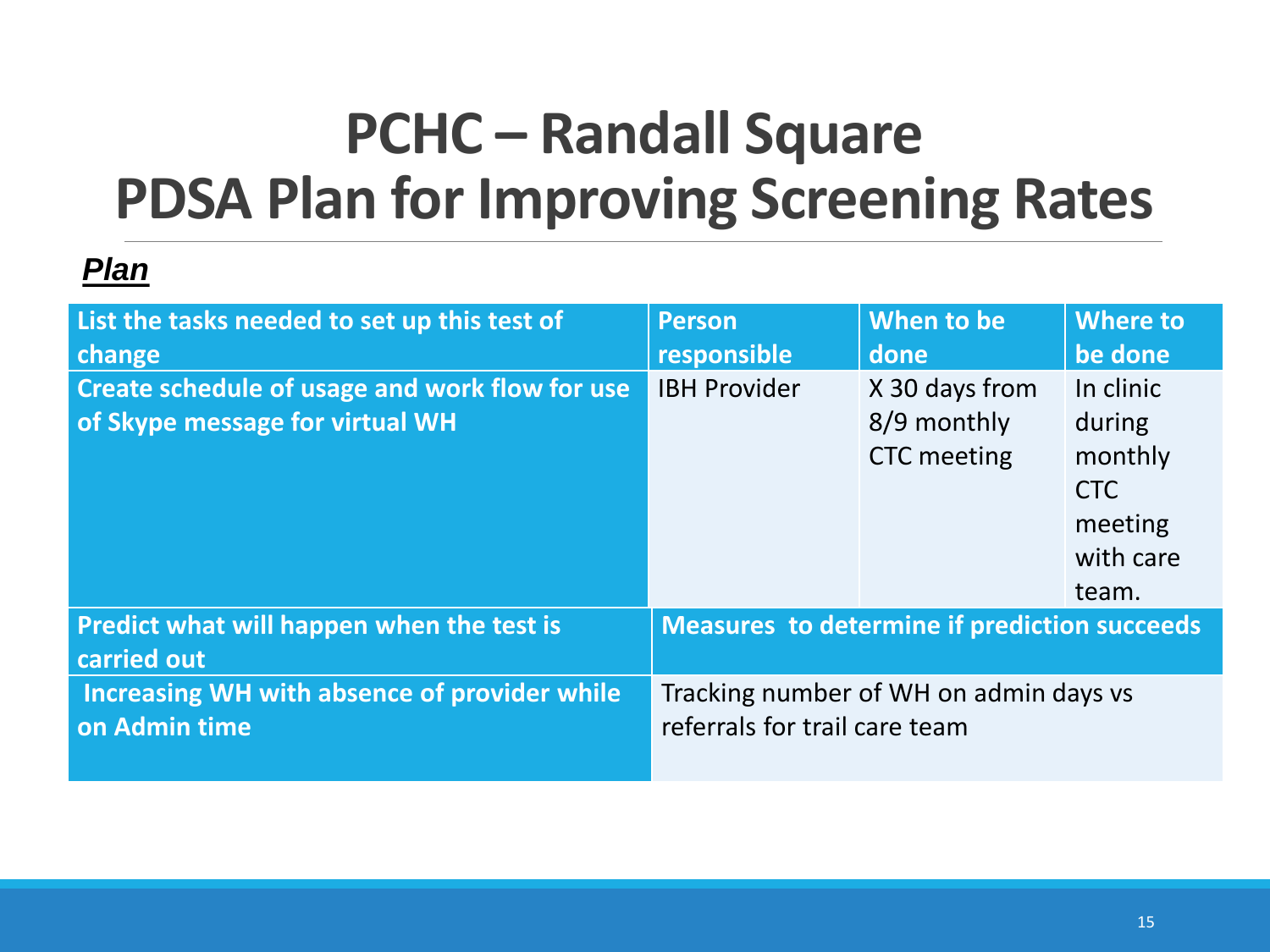### **Tri-County's PDSA Plan for Improving Screening Rates**

**Aim:** Improve the percentage of warm hand-offs for the Integrated Behavioral Health Clinician for positive screens from the baseline percentage of 31% to 60%.

| <b>Test of Change</b>  | <b>Person Responsible</b>      | When to be completed | Where to be<br>completed |
|------------------------|--------------------------------|----------------------|--------------------------|
| Implement strategies   | <b>IBH team: Including IBH</b> | 10/31/19             | <b>Health Center:</b>    |
| to improve the         | Clinician, IBH Support         |                      | <b>North Providence</b>  |
| number of warm         | Specialist, HIT Specialist,    |                      | Location.                |
| hand-offs from         | <b>Medical Assistants and</b>  |                      |                          |
| medical assistants and | <b>Medical Providers.</b>      |                      |                          |
| providers for those    | <b>Providers for this PDSA</b> |                      |                          |
| patients scoring       | will only be those             |                      |                          |
| positive on their      | providers that visit the       |                      |                          |
| depression, anxiety    | site on a weekly basis. It     |                      |                          |
| and substance use      | will not include the two       |                      |                          |
| screenings.            | full-time providers.           |                      |                          |
|                        |                                |                      |                          |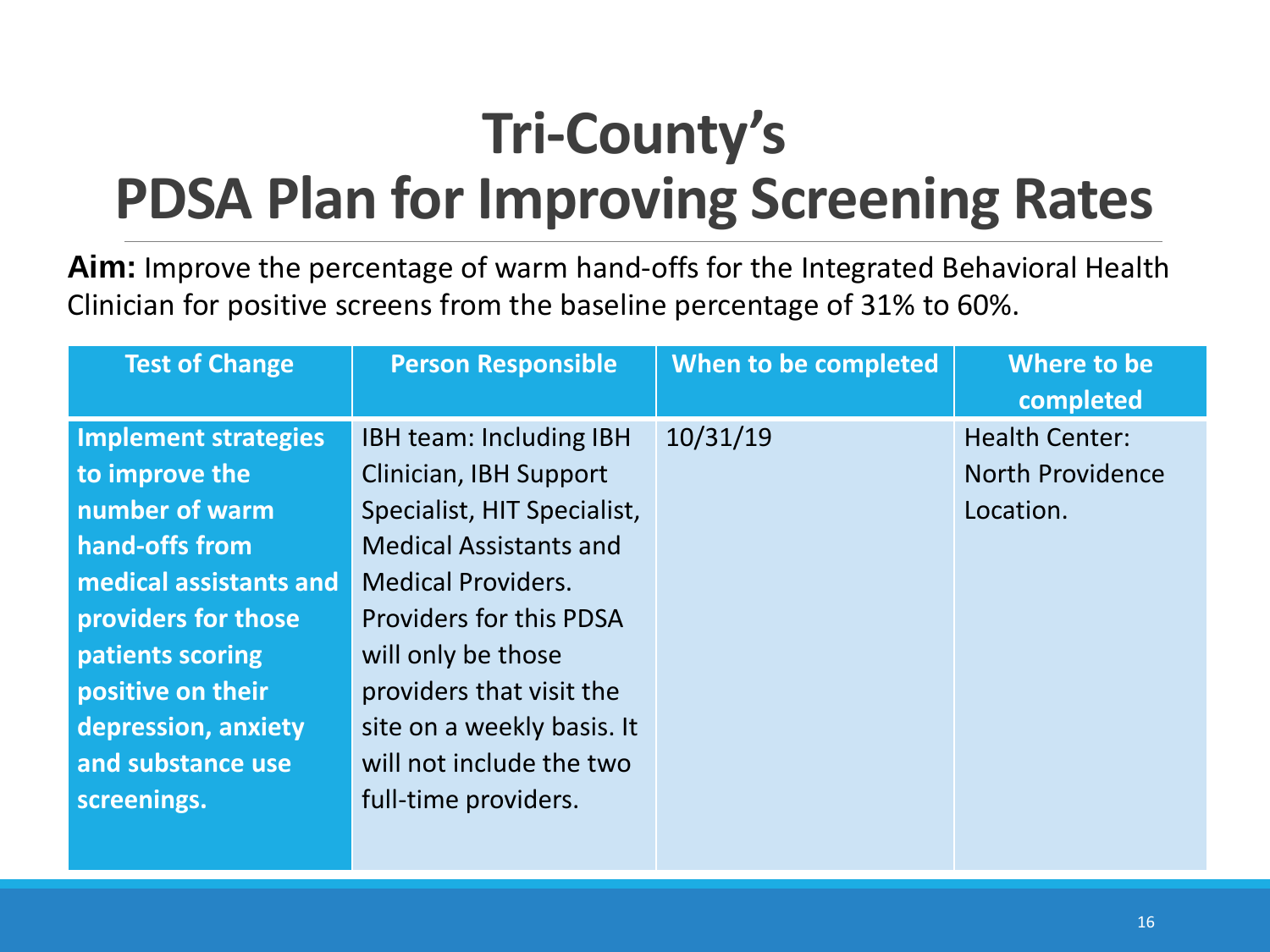### **Tri-County's PDSA Plan for Improving Screening Rates**

#### **Plan:**

| <b>Tasks</b>                                                                                                                                        | <b>Person Responsible</b>                                                |            | When to be completed Where to be completed |
|-----------------------------------------------------------------------------------------------------------------------------------------------------|--------------------------------------------------------------------------|------------|--------------------------------------------|
| <b>Meet with members of IBH team to discuss</b>                                                                                                     | <b>IBH Team members</b>                                                  | 8/2/19     | <b>Health Center</b>                       |
| current warm hand-off processes.                                                                                                                    |                                                                          |            |                                            |
| Staff to gather data on baseline of current warm<br>hand-off percentages by visiting providers.                                                     | <b>BH Support</b><br>Specialist, IBH<br>Clinician and HIT<br>Specialist. | By 8/5/19  | <b>Health Center</b>                       |
| Provide information for positive cut-off scores for<br>screens that require a warm hand-off. (Labels for<br>computer/laptop monitors)               | <b>IBH Clinician</b>                                                     | By 8/9/19  | <b>Health Center</b>                       |
| Meet with medical assistants to review cut-off<br>scores and look at sample screens to locate scores<br>on printed documentation.                   | <b>IBH Clinician</b>                                                     | By 8/16/19 | <b>Health Center</b>                       |
| Post signs and other materials educating staff and<br>patients on warm hand-offs and interrupting IBH<br>sessions for warm hand-offs.               | <b>IBH Clinician</b>                                                     | By 8/5/19  | <b>Health Center</b>                       |
| Track warm hand-offs by provider on a daily and<br>weekly basis. Follow-up with medical assistants<br>and providers regarding missed opportunities. | <b>IBH Clinician</b>                                                     | Ongoing    | <b>Health Center</b>                       |
| <b>Review data monthly at IBH team meetings and</b><br>IBH pilot project meetings.                                                                  | <b>IBH Team</b>                                                          | Ongoing    | <b>Health Center</b>                       |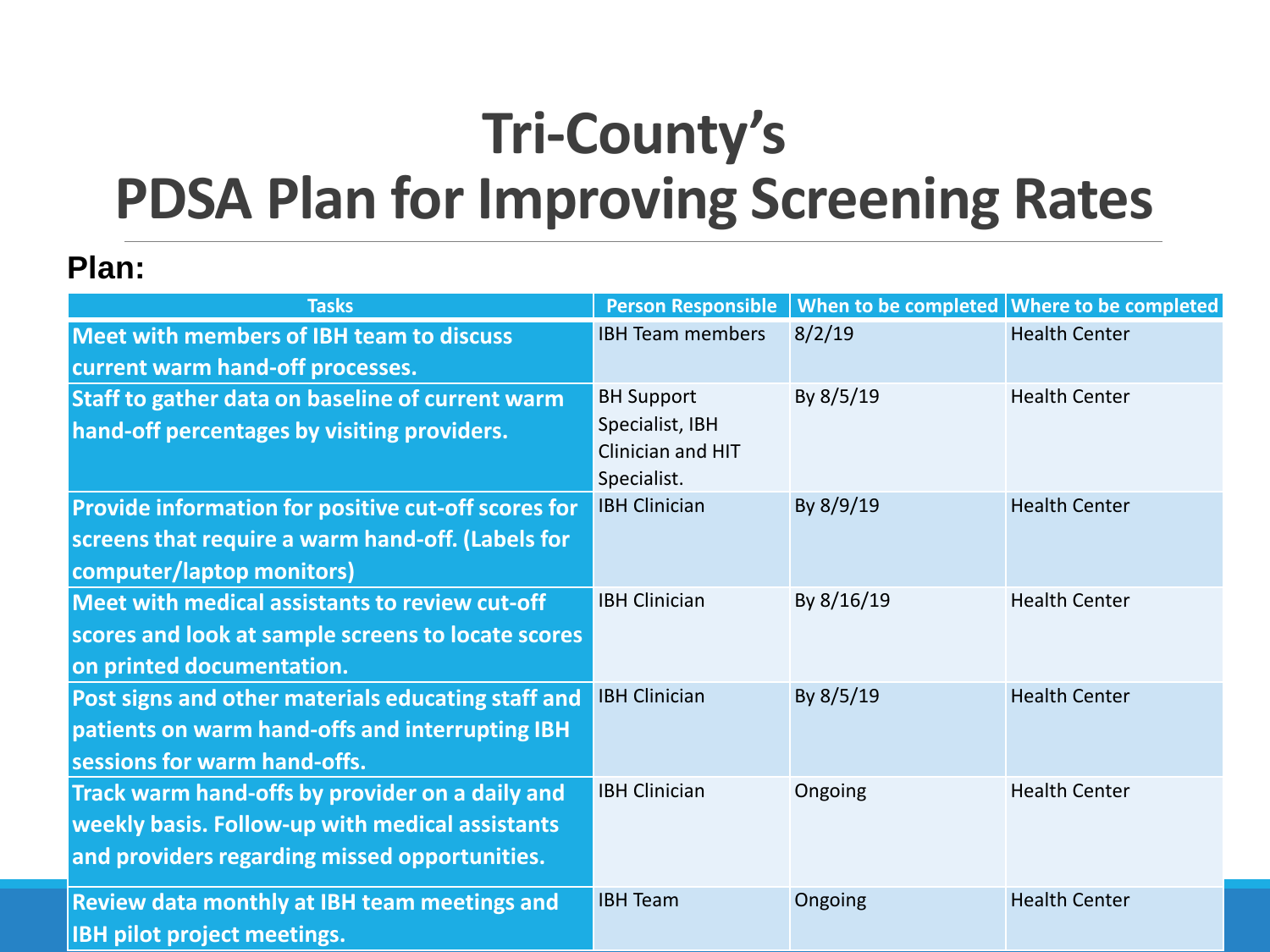### **Tri-County's PDSA Plan for Improving Screening Rates**

| <b>Measure to determine if prediction</b><br><b>succeeds</b>                                                                                         |
|------------------------------------------------------------------------------------------------------------------------------------------------------|
| Study of baseline warm hand-off rates at<br>the start of the PDSA and the rates at<br>completing at the end of October. Increase<br>from 31% to 60%. |
|                                                                                                                                                      |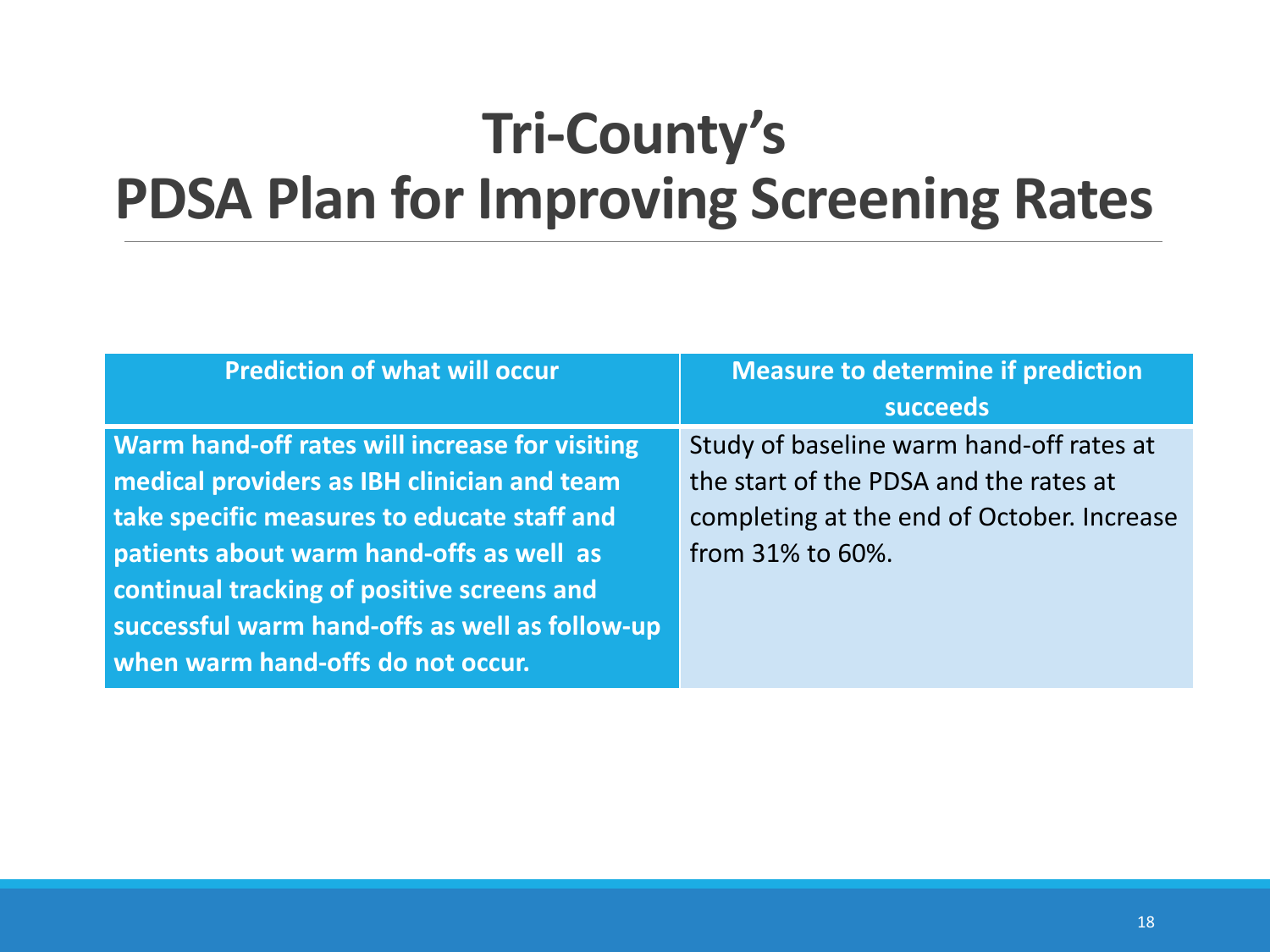### **Women's Medicine Collaborative PDSA Plan for Improving Screening Rates**

**Aim:** Increase warm handoffs with patients who score positive on screening measures.

| Describe your first (or next) test of change:                  | Person      | When to       | Where to   |
|----------------------------------------------------------------|-------------|---------------|------------|
|                                                                | responsible | be done       | be done    |
| For Nancy Lasson's patients who score 10 or greater on the     | Dr. Lasson; | <b>During</b> | <b>WMC</b> |
| PHQ9 or GAD7, conduct a warm handoff with the IBH              | <b>IBH</b>  | Nancy's       | Primary    |
| clinician. The warm handoff will be provider-initiated, rather | clinicians  | sessions      | Care       |
| than medical assistant-initiated. We plan to conduct this PDSA |             | on            |            |
| between October - January.                                     |             | Monday        |            |
|                                                                |             | and           |            |
|                                                                |             | Friday        |            |
|                                                                |             | AM,           |            |
|                                                                |             | Wednes        |            |
|                                                                |             | day and       |            |
|                                                                |             | Thursda       |            |
|                                                                |             | y all day.    |            |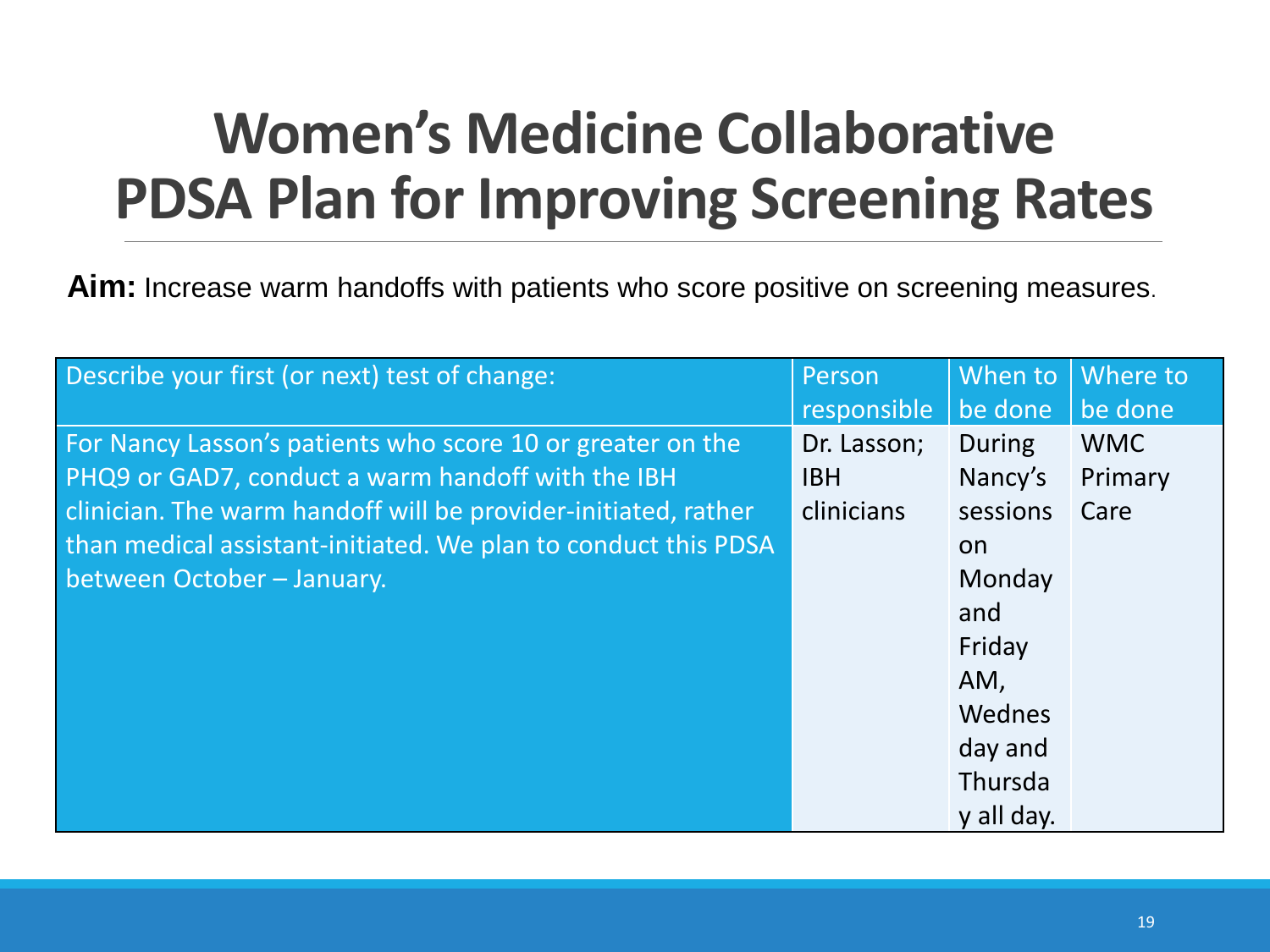### **Women's Medicine Collaborative PDSA Plan for Improving Screening Rates**

|    | List the tasks needed to set up this test of change | Person         | When to    | Where to |
|----|-----------------------------------------------------|----------------|------------|----------|
|    |                                                     | responsible    | be done    | be done  |
| 1. | Develop a script for how to speak with patients in  | -IBH team      | -August    | -WMC     |
|    | warm handoffs, including a description of           |                | <b>IBH</b> |          |
|    | costs/billing.                                      | -CathAnn       | huddles    | -WMC     |
| 2. | Set up encounter types for tracking warm handoffs.  | Nassef in      | -October   | managers |
| 3. | Develop a way of tracking patient refusals in EPIC  | collaboration  | 1st        | meeting  |
|    | (this could be done by developing a smartphrase     | with Maggie    |            |          |
|    | for PCP notes).                                     | <b>Bublitz</b> |            |          |
| 4. | Develop staffing plan so that all sessions are      |                |            |          |
|    | covered for warm handoffs.                          | - IBH team     | -August    | -WMC     |
|    |                                                     |                | <b>IBH</b> |          |
|    |                                                     |                | huddles    |          |
|    |                                                     | $-IBH$         | -August    | -WMC     |
|    |                                                     | team/Maggie    | <b>IBH</b> |          |
|    |                                                     | <b>Bublitz</b> | huddles    |          |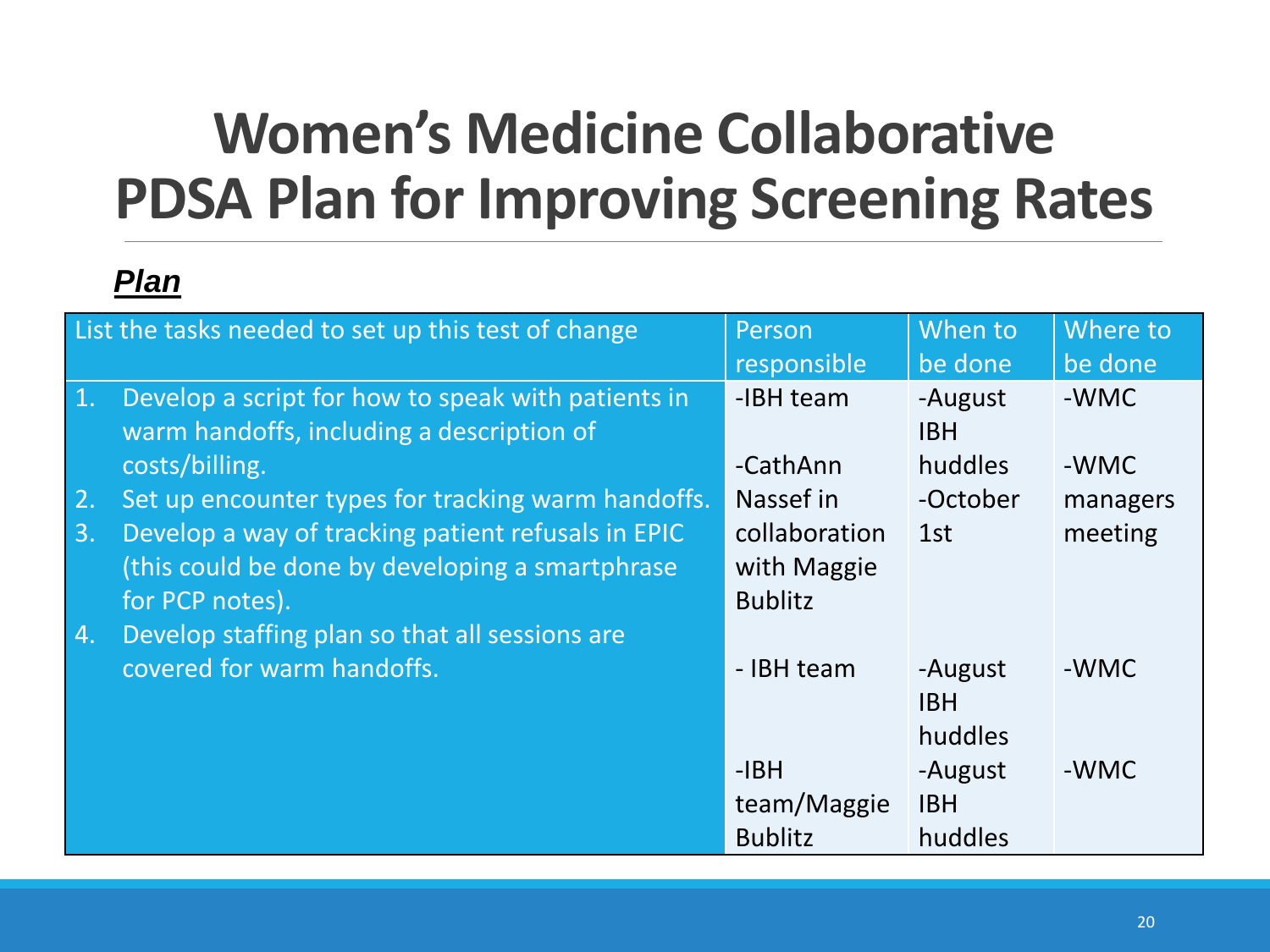### **Women's Medicine Collaborative PDSA Plan for Improving Screening Rates**

| Predict what will happen when the test is     | Measures to determine if prediction        |  |
|-----------------------------------------------|--------------------------------------------|--|
| carried out                                   | succeeds                                   |  |
| Patient acceptance of referrals to IBH will   | We will compare the number of warm         |  |
| increase, patient access to IBH will improve. | handoffs in the 4 months prior to the PDSA |  |
|                                               | to the 4 months of the PDSA. We will also  |  |
|                                               | compare the number of referrals from       |  |
|                                               | Nancy to IBH before and after the PDSA.    |  |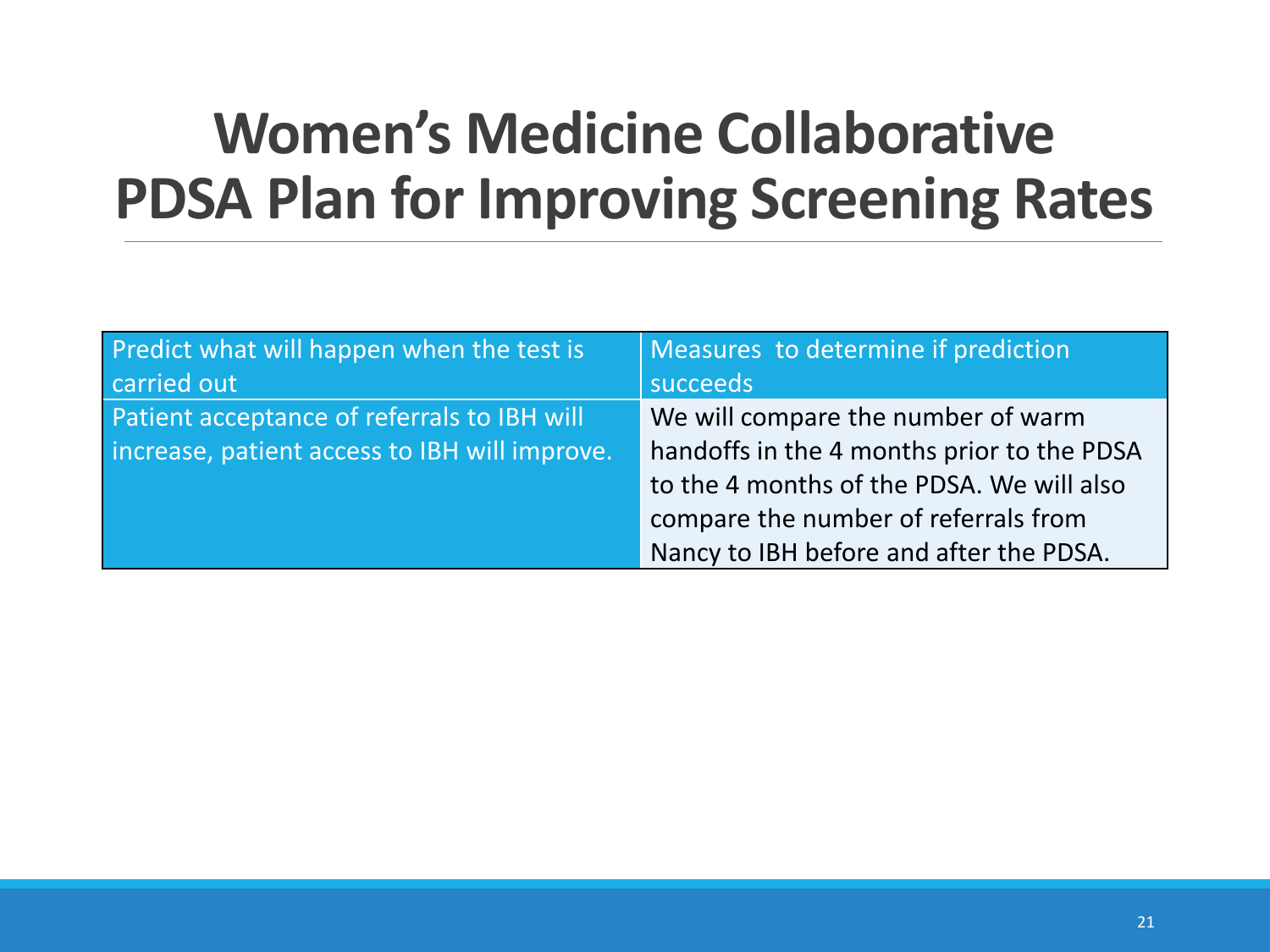### **Discussion on Behavioral Health Compacts & Hiring Plans**

#### **◆ Selection and Implementation of Compacts**

**◆How do you anticipate using them?** 

Hiring Plans & Schedules

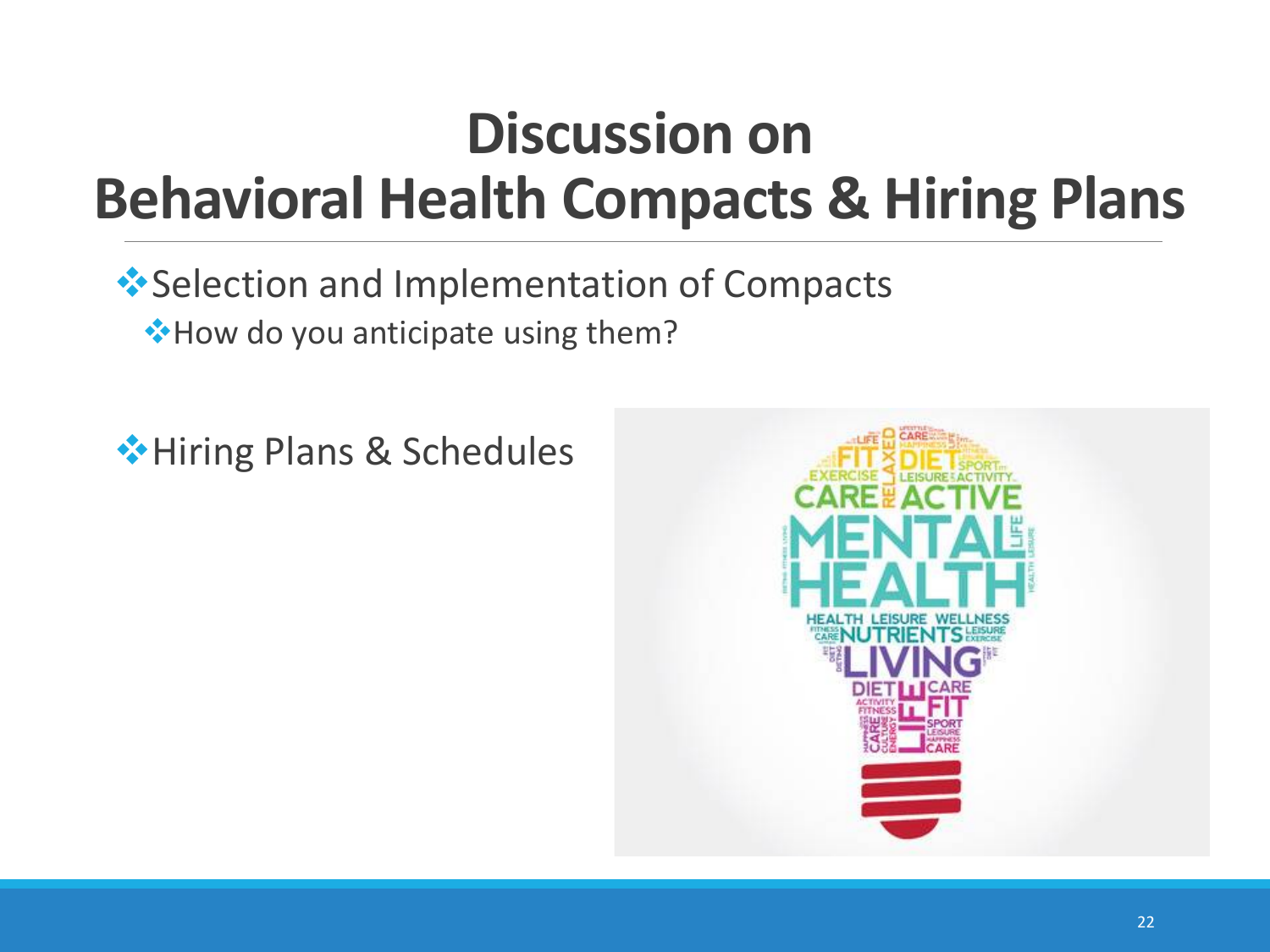| Area                                          | Goal                                                                                               |  |
|-----------------------------------------------|----------------------------------------------------------------------------------------------------|--|
|                                               |                                                                                                    |  |
| <b>ONBOARDING BHC</b>                         | Overarching Goal: Complete initial steps to successfully onboard a new clinician who will be using |  |
|                                               | the practice's EHR                                                                                 |  |
| <b>Training</b>                               | New employee will receive training on the practice's EHR                                           |  |
| <b>Building BH codes into EHR</b>             | Practices may need to add BH CPT codes to their EHR billing options                                |  |
|                                               |                                                                                                    |  |
| <b>SCHEDULING</b>                             |                                                                                                    |  |
|                                               | Overarching Goal: To incorporate BH schedule and scheduling seamlessly into the existing           |  |
|                                               | workflow, so patients experience it similarly to their medical scheduling                          |  |
| Scheduling initial and follow up appointments | Front desk has capability to schedule BHC per predetermined schedule, and also include BLOCKED     |  |
| with BHC                                      | time for WHOs and urgent visits                                                                    |  |
|                                               |                                                                                                    |  |
| <b>DOCUMENTATION</b>                          |                                                                                                    |  |
|                                               | Overarching Goal: BHC must be able to document easily during patient visit                         |  |
| Assessment                                    | Template must meet insurer standards, including length of visit                                    |  |
| Brief progress note                           | Template must meet insurer standards, including length of visit                                    |  |
| Treatment plan (shared)                       | Med and BH providers all share same TP; easy access, screening data populates and is tracked,      |  |
|                                               | includes goals and goals met                                                                       |  |
| <b>Access to BH Diagnoses</b>                 | Easy access to BH diagnoses while BHC documents                                                    |  |
| Billing through documentation                 | BHC can code visit easily at end of session note                                                   |  |
|                                               |                                                                                                    |  |
| <b>INFORMATION RETRIEVAL &amp;</b>            | Overarching Goal: All team members should be able to easily navigate between the medical and       |  |
| <b>COMMUNICATION</b>                          | BH parts of the record                                                                             |  |
|                                               | Medical providers should be able to see most recent BH Dx, date of last visit, progress note,      |  |
| Med sees BH info                              | screener scores                                                                                    |  |
|                                               |                                                                                                    |  |
| <b>BH</b> sees Med info                       | BH should be able to easily navigate to most recent med note/ medical dx/medication                |  |
|                                               | Alert system is set up so that any team member can alert another team member to a new              |  |
| Team members can communicate in EHR           | entry/new information/question                                                                     |  |
|                                               |                                                                                                    |  |
| Scheduling/front desk communicates with       | (Alert) System is set up so that front desk can easily let BHC know if a patient has checked in or |  |
| providers                                     | cancelled; BHC can easily communicate with front desk through EHR                                  |  |

#### Behavioral Health EHR Requirements 23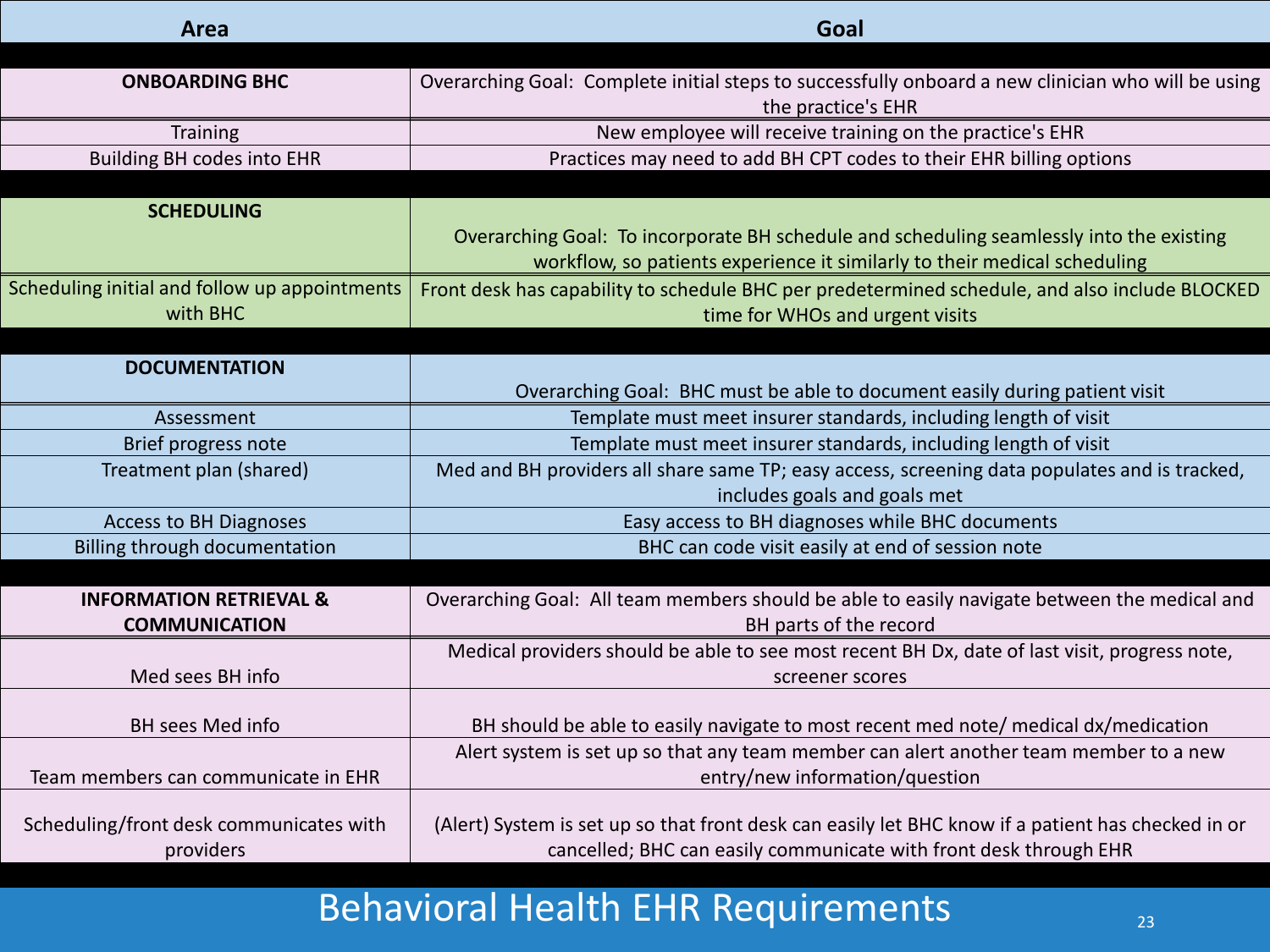| Area                              | Goal                                                                                               |
|-----------------------------------|----------------------------------------------------------------------------------------------------|
|                                   |                                                                                                    |
| <b>SCREENING</b>                  |                                                                                                    |
|                                   | Overarching Goal: All aspects of screening protocol should be functional in EHR                    |
| Administration                    | If not using paper, screeners set up in portal or tablet                                           |
| Scoring                           | If not using paper, screener is automatically scored                                               |
| Data entry (if relevant)          | If using paper, there are fields established to enter scores                                       |
| <b>Tracking</b>                   | Screener scores can be tracked from one administration to the next                                 |
|                                   |                                                                                                    |
| <b>HIGH RISK REGISTRY</b>         | Overarching Goal: HRR is established in the practice's EHR                                         |
|                                   |                                                                                                    |
| Identification                    | HRR is populated with patients who meet whatever criteria the practice establishes                 |
| <b>Tracking</b>                   | Relevant data is tracked for patients in the HRR                                                   |
|                                   |                                                                                                    |
| <b>REPORTING</b>                  |                                                                                                    |
|                                   | Overarching Goal: EHR has capability to produce reports for all relevant aspects of IBH            |
|                                   | Practice can track how many screeners have been given to a specific population within a specific   |
| Individual Screener volume        | time frame                                                                                         |
|                                   |                                                                                                    |
| <b>Individual Screener scores</b> | Practice can track the overall/average scores of a specific screener over time for the population  |
| <b>Individual Patient scores</b>  | Practice can track an individual's scores on each screener over time                               |
| High Risk Registry                | EHR can generate reports on any specific criteria from the HRR                                     |
|                                   |                                                                                                    |
| <b>CONFIDENTIALITY</b>            | Overarching Goal: Practices will have policies about how to manage confidentiality with their      |
|                                   | adolescent patients and the EHR will reflect those policies                                        |
|                                   |                                                                                                    |
|                                   | If adolescent patients are completing screeners from home, appropriate steps are taken to ensure   |
|                                   | that they have their own password/entry option to portal that parents cannot access                |
| Screening                         |                                                                                                    |
|                                   | Practices will decide who internally/externally should have access to patients' BH information and |
| <b>Access to BH info</b>          | establish barriers that match their policy                                                         |

#### Behavioral Health EHR Requirements  $\overline{a}$